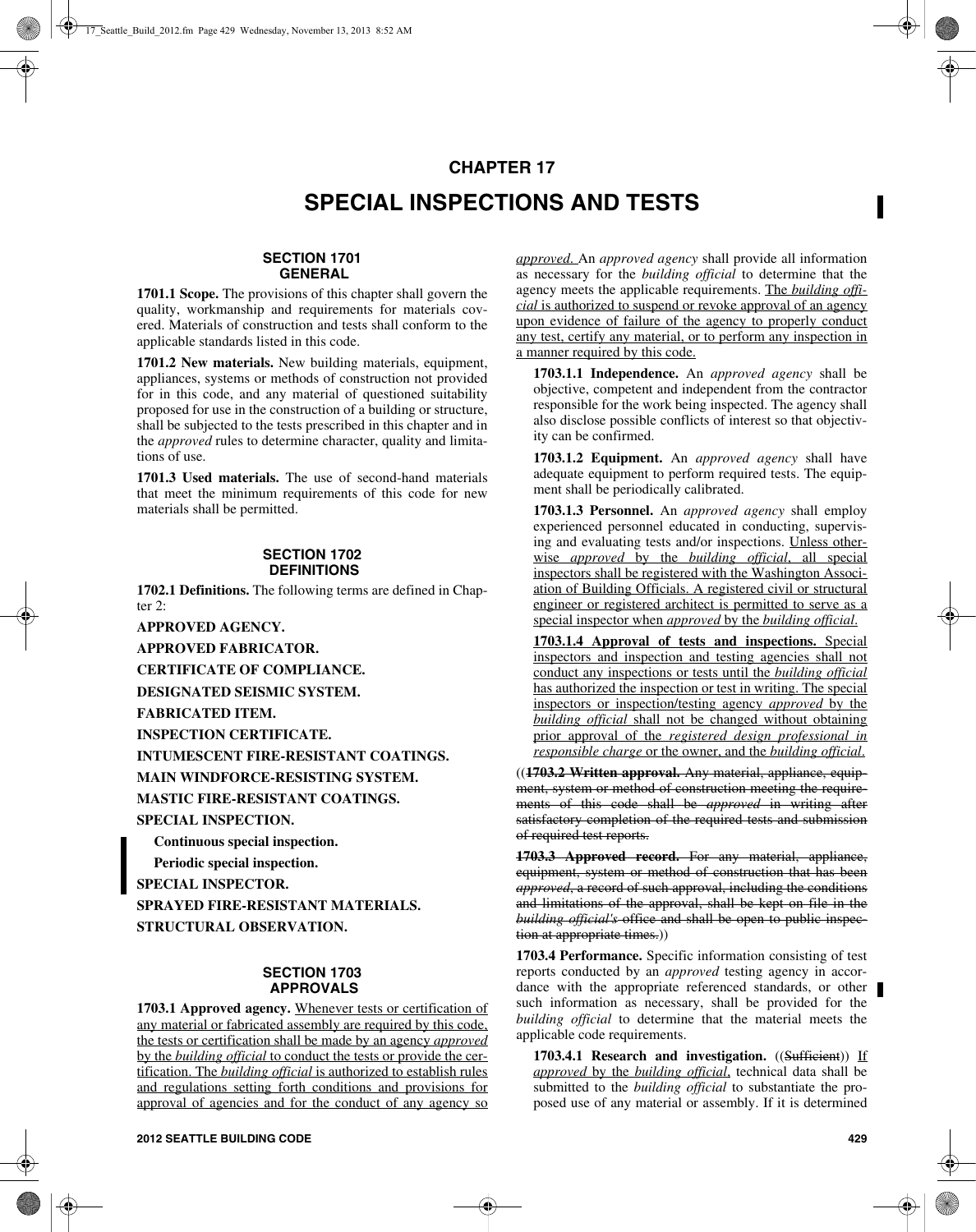that the evidence submitted is satisfactory proof of performance for the use intended, the *building official* shall approve the use of the material or assembly subject to the requirements of this code. The costs, reports and investigations required under these provisions shall be paid by the applicant.

**1703.4.2 Research reports.** Supporting data, where necessary to assist in the approval of materials or assemblies not specifically provided for in this code, shall consist of valid research reports from *approved* sources.

**1703.5 Labeling.** Where materials or assemblies are required by this code to be *labeled*, such materials and assemblies shall be *labeled* by an *approved agency* in accordance with Section 1703. Products and materials required to be labeled shall be labeled in accordance with the procedures set forth in Sections 1703.5.1 through 1703.5.4.

**1703.5.1 Testing.** An *approved agency* shall test a representative sample of the product or material being *labeled* to the relevant standard or standards. The *approved agency* shall maintain a record of the tests performed. The record shall provide sufficient detail to verify compliance with the test standard.

**1703.5.2 Inspection and identification.** The *approved agency* shall periodically perform an inspection, which shall be in-plant if necessary, of the product or material that is to be *labeled*. The inspection shall verify that the labeled product or material is representative of the product or material tested.

**1703.5.3 Label information.** The *label* shall contain the manufacturer's or distributor's identification, model number, serial number or definitive information describing the product or material's performance characteristics and *approved agency's* identification.

**1703.5.4 Method of labeling.** Information required to be permanently identified on the product shall be acid etched, sand blasted, ceramic fired, laser etched, embossed or of a type that, once applied, cannot be removed without being destroyed.

**1703.6 Evaluation and follow-up inspection services.** Where structural components or other items regulated by this code are not visible for inspection after completion of a prefabricated assembly, the applicant shall submit a report of each prefabricated assembly. The report shall indicate the complete details of the assembly, including a description of the assembly and its components, the basis upon which the assembly is being evaluated, test results and similar information and other data as necessary for the *building official* to determine conformance to this code. Such a report shall be *approved* by the *building official*.

**1703.6.1 Follow-up inspection.** The applicant shall provide for *special inspections* of fabricated items in accordance with Section 1704.2.5.

**1703.6.2 Test and inspection records.** Copies of necessary test and inspection records shall be filed with the *building official*.

**1703.7 Preconstruction conference.** For projects requiring special inspection, the owner or the owner's agent shall arrange a conference with the project contractor, the design team, the special inspection agency and the *building official* prior to commencing work on any portion of construction requiring special inspection. The purpose of the conference is to identify and clarify the special inspection requirements of the project.

**1703.8 Revocation of registration or approval to inspect.** The *building official* is authorized to revoke, suspend or refuse to renew registration or approval of inspection agencies, special inspectors and nonregistered special inspectors, including inspectors registered by the Washington Association of Building Officials. This may be done upon evidence submitted to the *building official* of incompetence, of willful or negligent failure to observe or report violations of the *Seattle Building Code* or of any other failure to perform properly and effectively the duties required by this code or other duties assumed by an inspection agency or nonregistered special inspector. The inspection agency or special inspector shall be notified in writing of the *building official*'s decision to revoke, suspend or refuse to renew registration or approval. The notice shall be served in the manner set forth in RCW 4.28.080 for service of a summons or sent by first class mail. For purposes of this section, service is complete at the time of personal service, or, if mailed, three days after the date of mailing. When the last day of the period so computed is a Saturday, Sunday or City holiday, the period runs until 5 p.m. on the next business day.

**1703.8.1 Review by the building official for revocation of registration.** Any person aggrieved by a notice of revocation issued pursuant to Section 1703.8 may obtain a review of the notice by making a request in writing to the *building official* within three business days of the date of service of the notice of revocation.

**1703.8.1.1 Review procedure.** The review shall occur within five business days after receipt by the *building official* of the request for review unless otherwise agreed by the person requesting the review. Any person aggrieved by or interested in the notice of revocation may submit additional information to the *building official* for consideration as part of the review at any time prior to the review. The review will be made by a representative of the *building official* who will review all additional information received and may also request a site visit.

**1703.8.1.2 Decision.** After the review, the *building official* shall:

- 1. Sustain the notice of revocation and set or modify the date the revocation will take effect;
- 2. Withdraw the notice of revocation;
- 3. Continue the review to a date certain; or
- 4. Modify the notice of revocation and set or modify the date the revocation will take effect.

**1703.8.1.3 Order.** The *building official* shall issue an order containing the decision within 10 days after the review is completed and shall cause the order to be sent by regular first class mail to the persons requesting the review, any other person on whom the notice of revoca-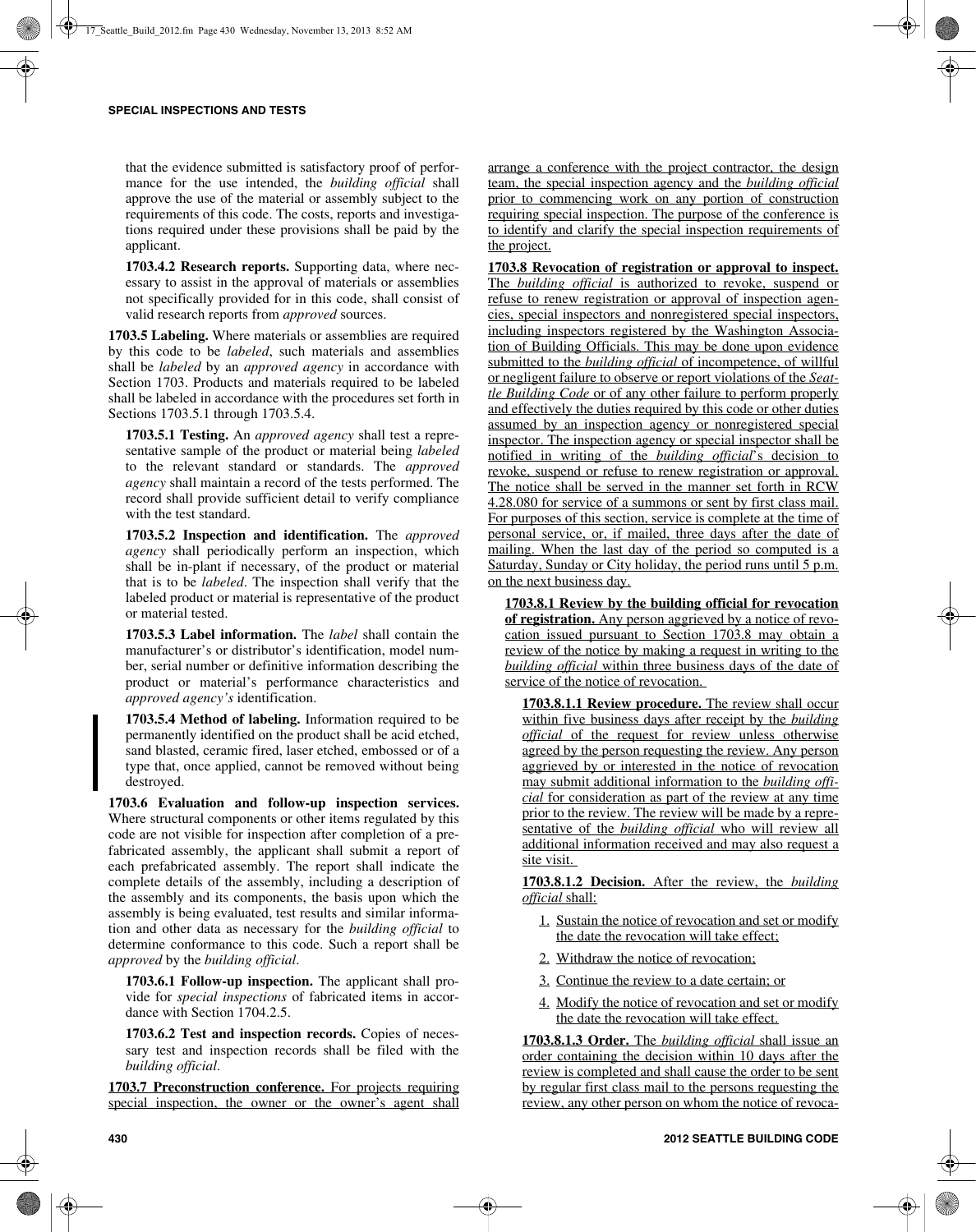tion was served and any other person who requested a copy before issuance of the order of the *building official*. The order of the *building official* is the final order of the City and all parties are bound by the final order.

# **SECTION 1704 SPECIAL INSPECTIONS, CONTRACTOR RESPONSIBILITY AND STRUCTURAL OBSERVATIONS**

**1704.1 General.** This section provides minimum requirements for special inspections, the statement of special inspections, contractor responsibility and structural observations.

**1704.2 Special inspections.** Where application is made for construction as described in this section, the owner or the *registered design professional in responsible charge* acting as the owner's agent shall employ one or more *approved agencies* to perform inspections during construction on the types of work listed under Section 1705. The *building official* may require additional special inspectors if the *building official* determines they are needed due to the magnitude or complexity of the job. These inspections are in addition to the inspections identified in Section 110.

### **Exceptions:**

➡

- 1. *Special inspections* are not required for construction of a minor nature or as warranted by conditions in the jurisdiction as *approved* by the *building official*.
- 2. Unless otherwise required by the *building official*, *special inspections* are not required for Group U occupancies that are accessory to a residential occupancy including, but not limited to, those listed in Section 312.1.
- 3. Special inspections are not required for portions of structures designed and constructed in accordance with the cold-formed steel light-frame construction provisions of Section 2211.7 or the conventional light-frame construction provisions of Section 2308.

**1704.2.1 Special inspector qualifications.** The special inspector shall provide written documentation to the building official demonstrating his or her competence and relevant experience or training. Experience or training shall be considered relevant when the documented experience or training is related in complexity to the same type of *special inspection* activities for projects of similar complexity and material qualities. Unless otherwise *approved* by the *building official*, all special inspectors shall be registered with the Washington Association of Building Officials. These qualifications are in addition to qualifications specified in other sections of this code.

The *registered design professional in responsible charge* and engineers of record involved in the design of the project are permitted to act as the *approved agency* and their personnel are permitted to act as the special inspector for the work designed by them, provided they qualify as special inspectors.

# **1704.2.1.1 Registration of special inspectors.**

**1704.2.1.1.1 Application for registration.** Criteria for registration of special inspectors shall be established by the *building official* by rule.

**1704.2.1.1.2 Issuance of certificate of registration.** If the *building official* is satisfied that the applicant is qualified, a Certificate of Registration or a Limited Certificate of Registration shall be issued that specifies the types of inspection the applicant has been authorized to perform. Valid registration from the Washington Association of Building Officials is permitted to substitute for registration by the *building official*.

**1704.2.1.1.3 Renewal of special inspector's registration.** A Certificate of Registration or Limited Certificate of Registration is valid for the period of time to be determined by the *building official* by rule. Upon application for renewal of a Certificate of Registration, the *building official* is permitted to reexamine the applicant to ascertain his/her fitness to perform the inspection of the type or types for which the application was made.

**1704.2.1.1.4 Revocation.** Special inspectors' certifications are subject to revocation according to Section 1703.8.

**1704.2.2 Access for special inspection.** ((The)) It is the duty of the person requesting *special inspections* to provide that construction or work for which special inspection is required is ((shall remain)) accessible and exposed for special inspection purposes until completion of the required special inspections.

**1704.2.3 Statement of special inspections.** The applicant shall submit a statement of *special inspections* ((in accordance with Section 107.1) as a condition for permit issuance. This statement shall be in accordance with Section 1704.3.

**Exception:** A statement of *special inspections* is not required for portions of structures designed and constructed in accordance with the cold-formed steel lightframe construction provisions of Section 2211.7 or the conventional light-frame construction provisions of Section 2308.

((**1704.2.4 Report requirement.** Special inspectors shall keep records of inspections. The special inspector shall furnish inspection reports to the *building official*, and to the *registered design professional in responsible charge*. Reports shall indicate that work inspected was or was not completed in conformance to *approved construction documents*. Discrepancies shall be brought to the immediate attention of the contractor for correction. If they are not corrected, the discrepancies shall be brought to the attention of the *building official* and to the *registered design professional in responsible charge* prior to the completion of that phase of the work. A final report documenting required *special inspections* and correction of any discrepancies noted in the inspections shall be submitted at a ➡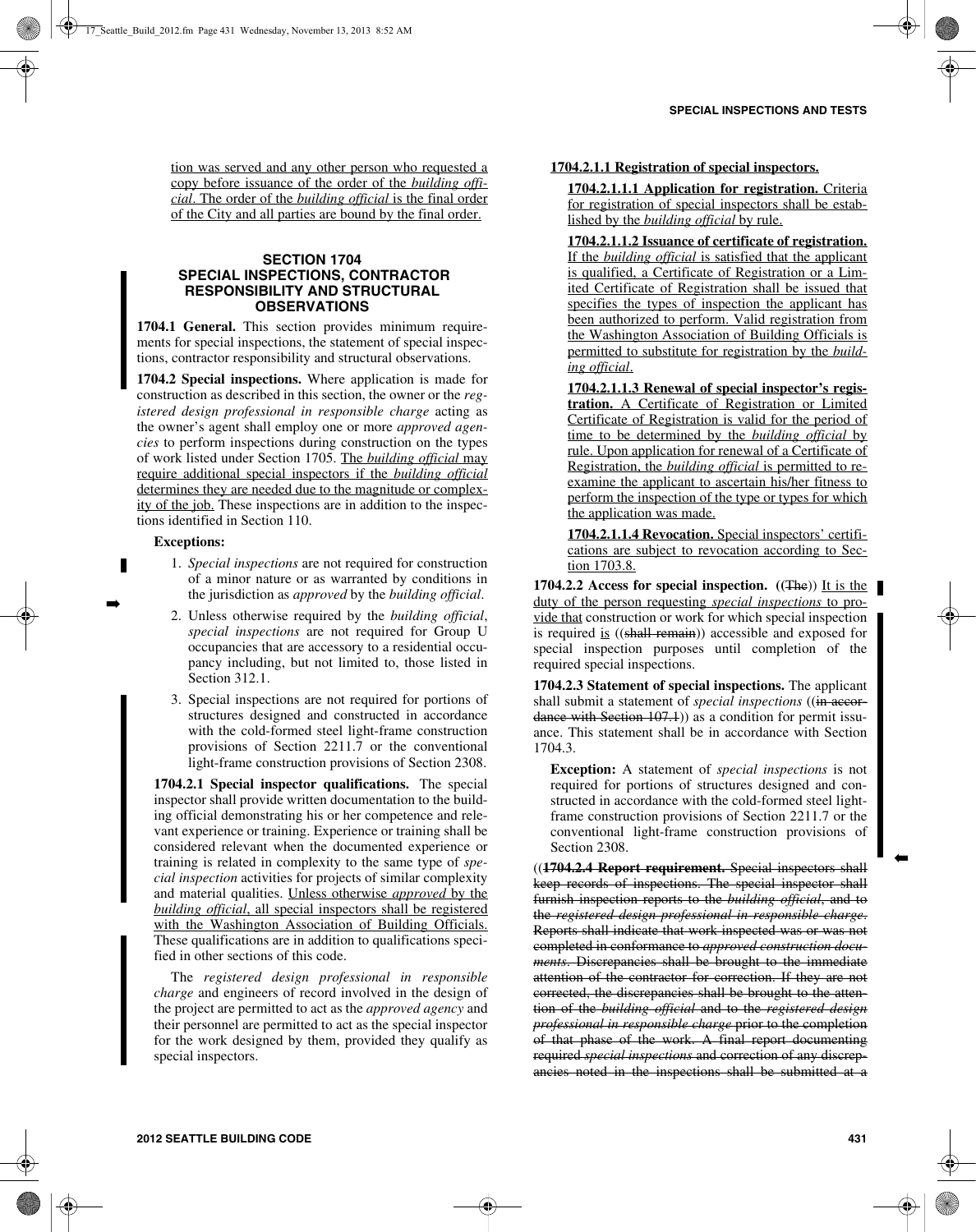point in time agreed upon prior to the start of work by the applicant and the *building official*.))

# **1704.2.4 Responsibilities.**

**1704.2.4.1 Responsibilities of special inspectors** The special inspector is responsible for conducting all *special inspections* for which the *special inspector* was employed and notified and for carrying out the duties of a special inspector as specified in Section 1704.

**1704.2.4.1.1 Specific duties.** Registered special inspectors are regularly authorized deputies of the *building official* and are subject to all duties imposed by the *building official*, in addition to the following:

- 1. The registered special inspector shall be present during the execution of all assigned work. The registered special inspector shall report to the job sufficiently in advance of construction to become familiar with the plans and to inspect all materials to be used or concealed within the work. The special inspector shall inspect the construction, erection, placing, or other use of materials, and shall observe whether there is compliance with the *approved* design as to all of the foregoing. During the execution of all assigned work, the registered special inspector shall not undertake or engage in any other task or occupation that interferes with the proper performance of the inspection duties.
- 2. The registered special inspector shall not approve the placing of foundation concrete or pile caps prior to the approval of the soil condition or pile driving reports by the engineer who performed the *special inspection* for the pile installation.
- 3. The registered special inspector shall be employed only by an *approved* inspection or testing agency.
- 4. The registered special inspector shall not inspect work performed, or material supplied, by any contractor, subcontractor or material vendor with whom the inspector is employed.
- 5. If any registered special inspector is negligent in the performance of the inspector's duties, the *building official* is permitted to stop the work.

**1704.2.4.1.2 Daily reports.** The registered special inspector shall immediately report all irregularities, substitution of materials and violations to the contractor for correction, then, if uncorrected, to the *registered design professional in responsible charge* and to the *building official*. At the conclusion of each inspection, the registered special inspector shall submit a report to the *registered design professional in responsible charge* and owner relative to the portion of the work inspected, stating whether the work requiring *special inspection* was, to the best of his/her knowledge, in conformance with the *approved* plans and specifications and the applicable workmanship provisions of this code and related standards. The report shall be signed by the registered special inspector. One copy of the report shall be submitted to the *building official* by the *approved* inspection or testing agency no later than one week from the date of the inspection and shall be filed in the records of the agency's office. One copy of the report shall be left at the job site by the special inspector. The special inspector shall also provide, as directed by the *building official* or by the *registered design professional in responsible charge* or owner, such other information as is required during his/her assigned employment.

**1704.2.4.1.3 Final report.** The inspection or testing agency shall submit a final signed report listing the scope of required inspection and stating whether all work requiring special inspection was, to the best of the agency's knowledge, inspected and reported as specified on *construction documents*.

**1704.2.4.2 Responsibility of owner.** The owner, or an authorized agent, is responsible for notifying the special inspector when construction activity is scheduled that requires special inspection. If the owner designates another person to notify the special inspector, the owner retains the responsibility to assure that the special inspections are conducted and required reports submitted to the *building official*. The *approved* testing agency shall notify the *building official* and the *registered design professional in responsible charge* or owner of the commencement of inspection of a job and shall specify the type of inspection for which the special inspector has been engaged. This notification shall be made prior to commencement of inspection. The *approved* testing agency shall notify the *building official* prior to commencement of each day's inspection thereafter. The *building official* is permitted to require that every request for special inspection be filed at least one working day before the special inspection is desired. The request shall be made in writing or by telephone at the option of the *building official*.

**1704.2.4.3 Posting special inspection record.** The *building official* is permitted to require that work requiring special inspection not be commenced until the permit holder or the permit holder's agent posts an inspection log in a conspicuous place on the premises. The record shall be posted in a position which allows the special inspector to conveniently enter his/her identification, the date and type of inspection performed. This record shall be maintained there by the permit holder until final approval has been granted by the *building official*.

**1704.2.5 Inspection of fabricators.** Where fabrication of structural load-bearing members and assemblies is being performed on the premises of a fabricator's shop, *special inspection* of the fabricated items shall be required by this section and as required elsewhere in this code.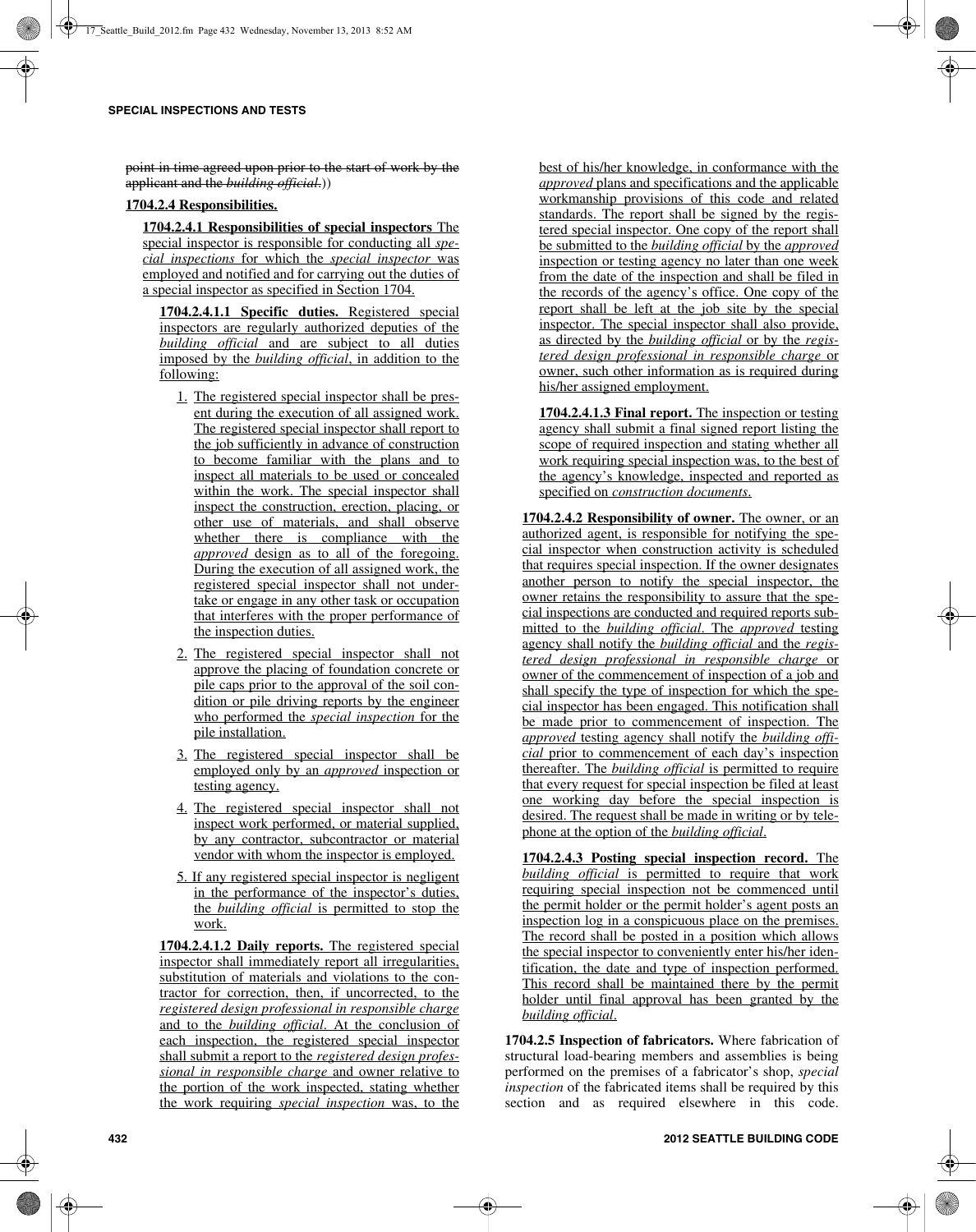**1704.2.5.1 Fabrication and implementation procedures.** The special inspector shall verify that the fabricator maintains detailed fabrication and quality control procedures that provide a basis for inspection control of the workmanship and the fabricator's ability to conform to *approved construction documents* and referenced standards. The special inspector shall review the procedures for completeness and adequacy relative to the code requirements for the fabricator's scope of work.

**Exception:** *Special inspections* as required by Section 1704.2.5 shall not be required where the fabricator is *approved* in accordance with Section 1704.2.5.2.

**1704.2.5.2 Fabricator approval.** *Special inspections* required by Section 1705 are not required where the work is done on the premises of a fabricator registered and *approved* according to the provisions of this chapter to perform such work without *special inspection*. ((Approval shall be based upon review of the fabricator's written procedural and quality control manuals and periodic auditing of fabrication practices by an *approved special inspection* agency. At completion of fabrication, the *approved* fabricator shall submit a *certificate of compliance* to the *building official* stating that the work was performed in accordance with the *approved construction documents*.))

**1704.2.5.2.1 Application for registration.** Application for registration as an *approved* fabricator shall be made to the *building official* by plants engaged in the manufacture of:

- 1. Prestressed or precast concrete structural products, and premixed concrete.
- 2. Unit masonry products.
- 3. Engineered wood products.
- 4. Prefabricated or assembly-line-produced metal products.
- 5. Other prefabricated products as the *building official* designates.

**1704.2.5.2.2 Requirements for registration.** The *building official* is authorized to examine manufacturing plants that submit applications for registration and shall issue certificates of registration if the plants have complied with the following requirements:

- 1. Develop and submit a detailed fabrication procedural manual reflecting key quality control procedures that will provide a basis for inspection control of the fabricating process.
- 2. Have the fabricator's quality control capabilities, operation of equipment and personnel as outlined in the fabrication procedural manual verified by an *approved* inspection or quality control agency.
- 3. Agree to have periodic plant inspections conducted by an *approved* inspection or quality

control agency to monitor the effectiveness of the quality control program and to allow unannounced audits of the plant by the *building official*.

- 4. Agree to require the inspection or quality control agency to notify the *building official* in writing of any changes to the procedural manual.
- 5. Agree to submit a Certificate of Compliance, if required by the *building official*, that work was performed in accordance with the *approved* plans and specifications to the *building official* and to the *registered design professional in responsible charge*.
- 6. Pay a registration fee determined by the *building official* in accordance with provisions of the Fee Subtitle.

**1704.2.5.2.3 Review by the building official for** denial of registration of fabricators. The fabricator may request in writing a review before the *building official* to reconsider the decision to deny registration. The request shall be filed in writing with the *building official*.

**1704.2.5.2.3.1 Review procedure.** The review shall occur no later than 15 working days from receipt of the written request unless otherwise agreed by the person requesting the review. Any person affected by the decision to deny registration may submit additional information to the *building official* for consideration as part of the review at any time prior to the review. The review will be made by a representative of the *building official* who will review all additional information received. The reviewer may request clarification of the information and a site visit.

**1704.2.5.2.3.2 Decision.** After the review, the *building official* shall:

- 1. Sustain the denial of registration;
- 2. Withdraw the denial of registration;
- 3. Modify the decision to deny registration; or
- 4. Continue the review to a date certain.

**1704.2.5.2.3.3 Order.** The *building official* shall issue an order within 10 days after the review is completed and shall send it by regular first class mail to the person or persons requesting the review and any other person who requested a copy.

**1704.2.5.2.4 Renewal of registration.** Registration of *approved* fabricators is valid for one year from the date of issuance and is subject to renewal annually. Registration may be renewed upon application, contingent on compliance with quality control procedures during the past year and payment of a fee in accordance with provisions of the Fee Subtitle. The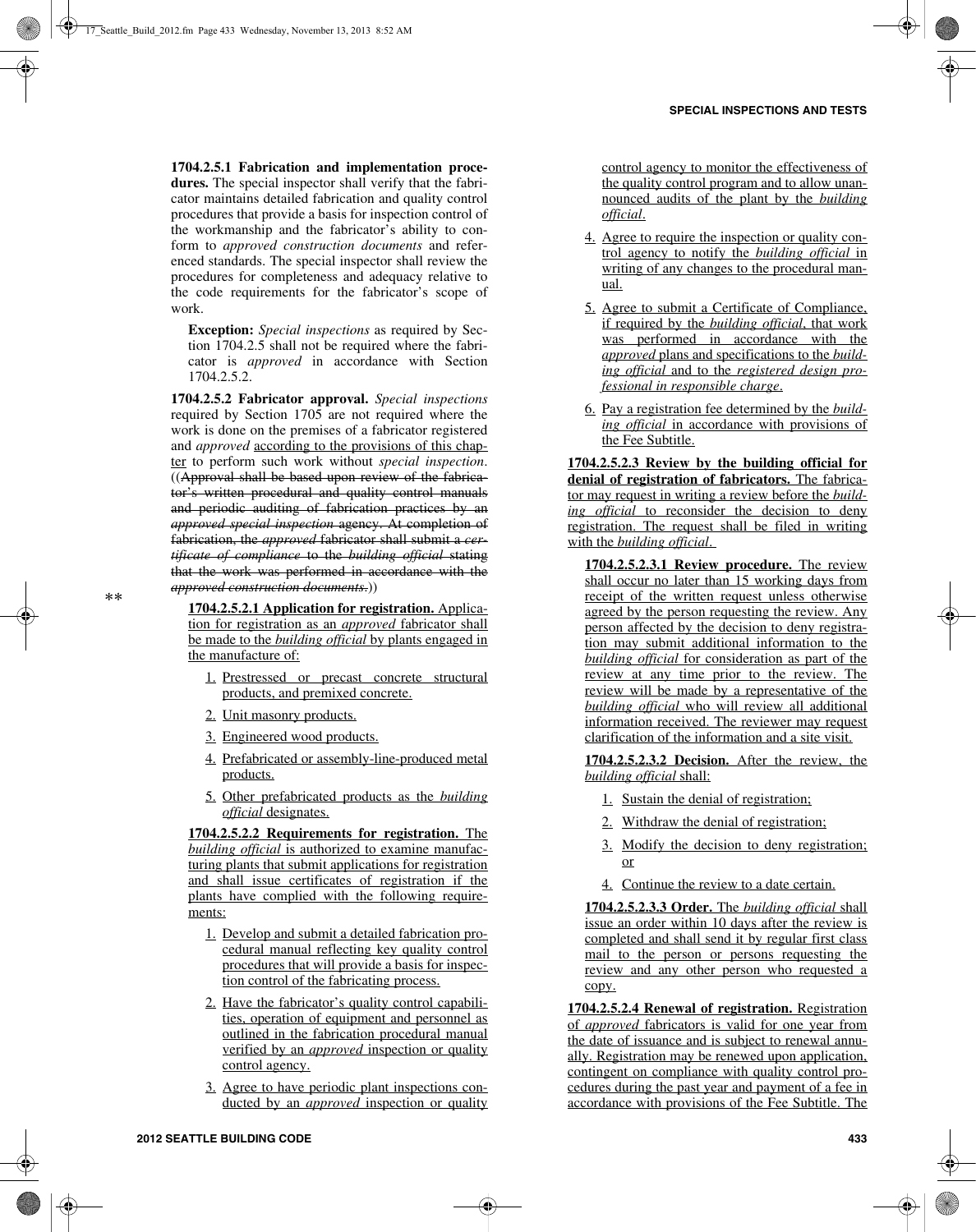*building official* is authorized to revoke registration for cause.

**1704.2.5.2.5 Fees.** Fees for examination and registration of special inspectors are determined by the *building official* in accordance with the Fee Subtitle.

**1704.3 Statement of special inspections.** Where *special inspection* or testing is required by Section 1705, the *registered design professional in responsible charge* shall prepare a statement of special inspections in accordance with Section 1704.3.1 for submittal by the applicant in accordance with Section 1704.2.3.

**Exception:** The statement of *special inspections* is permitted to be prepared by a qualified person *approved* by the *building official* for construction not designed by a *registered design professional*.

**1704.3.1 Content of statement of special inspections.** The statement of special inspections shall identify the following:

- 1. The materials, systems, components and work required to have *special inspection* or testing by the *building official* or by the *registered design professional* responsible for each portion of the work.
- 2. The type and extent of each *special inspection*.
- 3. The type and extent of each test.
- 4. Additional requirements for *special inspection* or testing for seismic or wind resistance as specified in Sections 1705.10, 1705.11 and 1705.12.
- 5. For each type of *special inspection*, identification as to whether it will be continuous *special inspection* or periodic *special inspection*.

**1704.3.2 Seismic requirements in the statement of special inspections.** Where Section 1705.11 or 1705.12 specifies special inspection, testing or qualification for seismic resistance, the statement of special inspections shall identify the designated seismic systems and seismic forceresisting systems that are subject to *special inspection*.

**1704.3.3 Wind requirements in the statement of special inspections.** Where Section 1705.10 specifies special inspection for wind requirements, the statement of special inspections shall identify the main windforce-resisting systems and wind-resisting components subject to *special inspection*.

((**1704.4 Contractor responsibility.** Each contractor responsible for the construction of a main wind or seismic forceresisting system, designated seismic system or a wind- or seismic-resisting component listed in the statement of special inspections shall submit a written statement of responsibility to the *building official* and the owner prior to the commencement of work on the system or component. The contractor's statement of responsibility shall contain acknowledgement of awareness of the special requirements contained in the statement of *special inspection*.))

**1704.5 Structural observations.** Where required by the provisions of Section 1704.5.1 or 1704.5.2, the owner shall employ a *registered design professional* to perform structural observations as defined in Section 202.

Prior to the commencement of observations, the structural observer shall submit to the *building official* a written statement identifying the frequency and extent of structural observations.

At the conclusion of the work included in the permit, the structural observer shall submit to the *building official* a written statement that the site visits have been made and identify any reported deficiencies which, to the best of the structural observer's knowledge, have not been resolved.

**1704.5.1 Structural observations for seismic resistance.** Structural observations shall be provided for those structures assigned to *Seismic Design Category* D, E or F where one or more of the following conditions exist:

- 1. The structure is classified as *Risk Category* III or IV in accordance with Table 1604.5.
- 2. The height of the structure is greater than 75 feet (22 860 mm) above the base.
- 3. The structure is assigned to *Seismic Design Category* E, is classified as *Risk Category* I or II in accordance with Table 1604.5, and is greater than two *stories above grade plane*.
- 4. When so designated by the *registered design professional* responsible for the structural design.
- 5. The structure includes five stories of wood-frame construction.
- 6. When such observation is specifically required by the *building official*.

**1704.5.2 Structural observations for wind requirements.** Structural observations shall be provided for those structures sited where  $V_{\text{asd}}$  as determined in accordance with Section 1609.3.1 exceeds 110 mph (49 m/sec), where one or more of the following conditions exist:

- 1. The structure is classified as *Risk Category* III or IV in accordance with Table 1604.5.
- 2. The *building height* of the structure is greater than 75 feet (22 860 mm).
- 3. When so designated by the *registered design professional* responsible for the structural design.
- 4. When such observation is specifically required by the *building official*.

# **SECTION 1705 REQUIRED VERIFICATION AND INSPECTION**

**1705.1 General.** Verification and inspection of elements of buildings and structures shall be as required by this section.

**1705.1.1 Special cases.** *Special inspections* shall be required for proposed work that is, in the opinion of the \*\*

\*\*

\*\*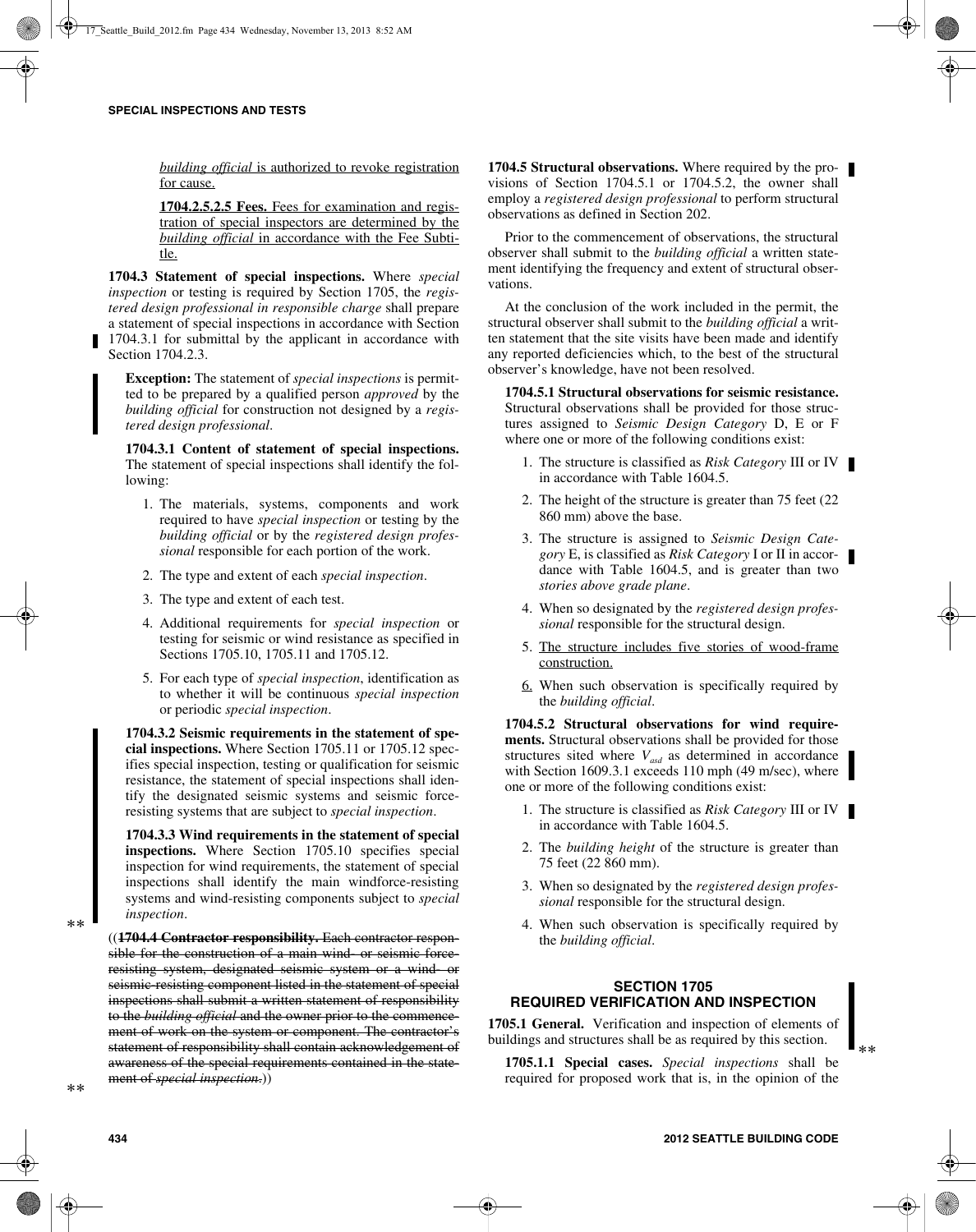➡

➡

*building official*, unusual in its nature, such as, but not limited to, the following examples:

- 1. Construction materials and systems that are alternatives to materials and systems prescribed by this code.
- 2. Unusual design applications of materials described in this code.
- 3. Materials and systems required to be installed in accordance with additional manufacturer's instructions that prescribe requirements not contained in this code or in standards referenced by this code.

**1705.2 Steel construction.** The *special inspections* for steel elements of buildings and structures shall be as required in this section.

\*\*

➡  $\Rightarrow$ 

**Exception:** *Special inspection* of the steel fabrication process shall not be required where the fabricator does not perform any welding, thermal cutting or heating operation of any kind as part of the fabrication process. ((In such cases, the fabricator shall be required to submit a detailed procedure for material control that demonstrates the fabricator's ability to maintain suitable records and procedures such that, at any time during the fabrication process, the material specification, and grade for the main stress-carrying elements are capable of being determined. Mill test reports shall be identifiable to the main stress-carrying elements when required by the approved construction documents.)

**1705.2.1 Structural steel.** Special inspection for structural steel shall be in accordance with the quality assurance inspection requirements of AISC 360.

**1705.2.2 Steel construction other than structural steel.** Special inspection for steel construction other than structural steel shall be in accordance with Table 1705.2.2 and this section.

**1705.2.2.1 Welding.** Welding inspection and welding inspector qualification shall be in accordance with this section.

**1705.2.2.1.1 Cold-formed steel.** Welding inspection and welding inspector qualification for coldformed steel floor and roof decks shall be in accordance with AWS D1.3.

**1705.2.2.1.2 Reinforcing steel.** Welding inspection and welding inspector qualification for reinforcing steel shall be in accordance with AWS D1.4 and ACI 318.

**1705.2.2.2 Cold-formed steel trusses spanning 60 feet or greater.** Where a cold-formed steel truss clear span is 60 feet (18 288 mm) or greater, the special inspector shall verify that the temporary installation restraint/bracing and the permanent individual truss member restraint/bracing are installed in accordance with the *approved* truss submittal package.

| <b>VERIFICATION AND INSPECTION</b>                                                                                                                                                                  | <b>CONTINUOUS</b> | <b>PERIODIC</b> | <b>REFERENCED</b><br><b>STANDARD<sup>a</sup></b>    |
|-----------------------------------------------------------------------------------------------------------------------------------------------------------------------------------------------------|-------------------|-----------------|-----------------------------------------------------|
| 1. Material verification of cold-formed steel deck:                                                                                                                                                 |                   |                 |                                                     |
| a. Identification markings to conform to ASTM standards<br>specified in the approved construction documents.                                                                                        |                   | X               | Applicable ASTM<br>material standards               |
| b. Manufacturer's certified test reports.                                                                                                                                                           |                   | X               |                                                     |
| 2. Inspection of welding:                                                                                                                                                                           |                   |                 |                                                     |
| a. Cold-formed steel deck:                                                                                                                                                                          |                   |                 |                                                     |
| 1) Floor and roof deck welds.                                                                                                                                                                       |                   | X               | <b>AWS D1.3</b>                                     |
| b. Reinforcing steel:                                                                                                                                                                               |                   |                 |                                                     |
| 1) Verification of weldability of<br>reinforcing steel other than ASTM<br>A 706.                                                                                                                    |                   | X               |                                                     |
| 2) Reinforcing steel resisting flexural and axial forces in<br>intermediate and special moment frames, and boundary<br>elements of special structural walls of concrete and shear<br>reinforcement. | X                 |                 | <b>AWS D1.4</b><br><b>ACI</b> 318:<br>Section 3.5.2 |
| 3) Shear reinforcement.                                                                                                                                                                             | X                 |                 |                                                     |
| 4) Other reinforcing steel.                                                                                                                                                                         |                   | X               |                                                     |
| c. Cold-formed steel framing.                                                                                                                                                                       |                   | $\bf{X}$        | AWS D <sub>1.3</sub>                                |
| d. Seismic force resisting systems.                                                                                                                                                                 |                   | X               | <b>AWS D1.8</b>                                     |

**TABLE 1705.2.2 REQUIRED VERIFICATION AND INSPECTION OF STEEL CONSTRUCTION OTHER THAN STRUCTURAL STEEL**

For SI: 1 inch = 25.4 mm.

a. Where applicable, see also Section 1705.11, Special inspections for seismic resistance.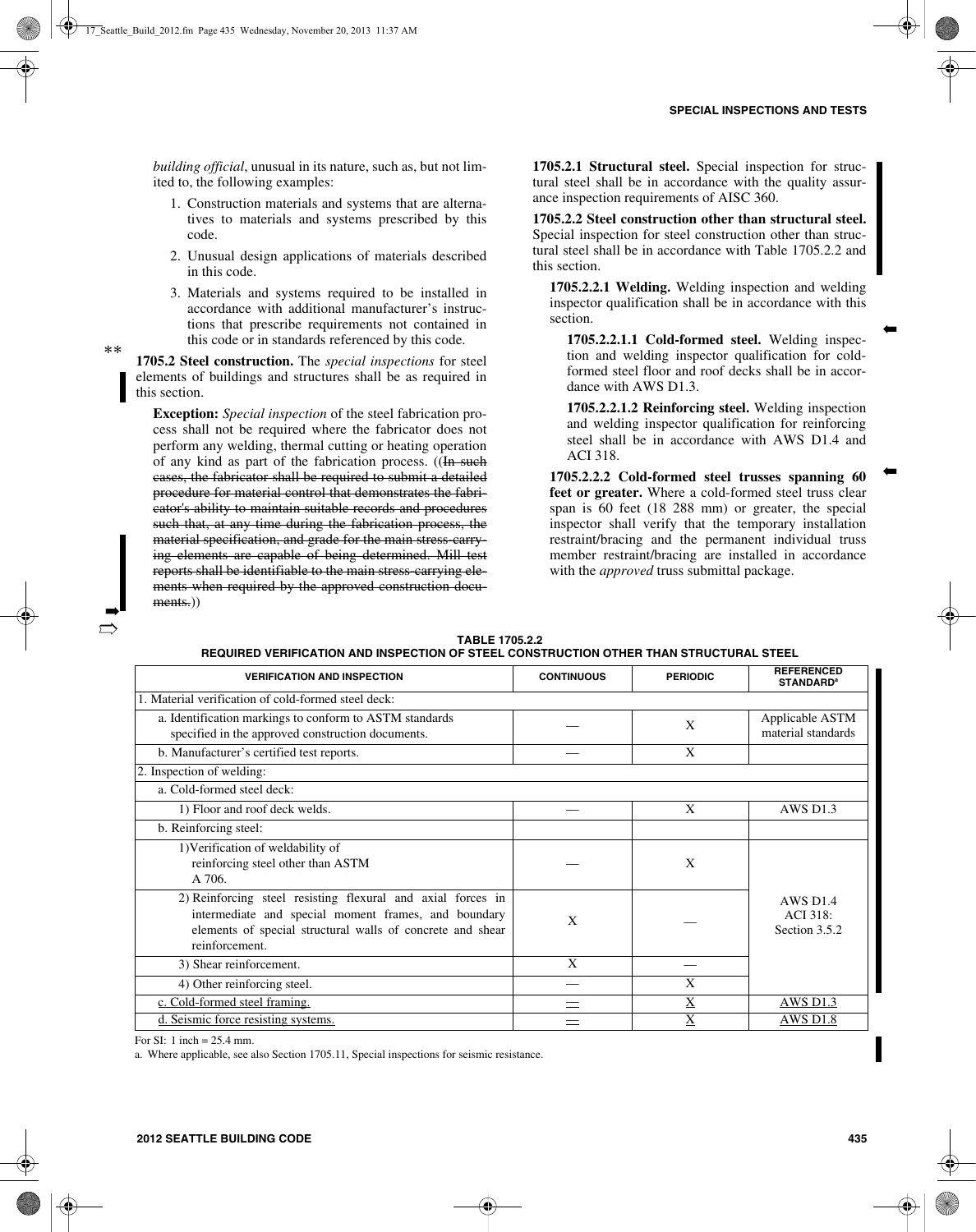**1705.3 Concrete construction.** The *special inspections* and verifications for concrete construction shall be as required by this section and Table 1705.3.

**Exception:** *Special inspections* shall not be required for:

- 1. Isolated spread concrete footings of buildings three stories or less above *grade plane* that are fully supported on earth or rock.
- 2. Continuous concrete footings supporting walls of buildings three stories or less above *grade plane* that are fully supported on earth or rock where:
	- 2.1. The footings support walls of light-frame construction;
	- 2.2. The footings are designed in accordance with Table 1809.7; or
- 2.3. The structural design of the footing is based on a specified compressive strength, *f* ′ *<sup>c</sup>*, no greater than 2,500 pounds per square inch (psi) (17.2 MPa), regardless of the compressive strength specified in the *construction documents* or used in the footing construction.
- 3. Nonstructural concrete slabs supported directly on the ground, including prestressed slabs on grade, where the effective prestress in the concrete is less than 150 psi (1.03 MPa).
- 4. Concrete foundation walls constructed in accordance with Table 1807.1.6.2.
- 5. Concrete patios, driveways and sidewalks, on grade.

| <b>VERIFICATION AND</b><br><b>INSPECTION</b>                                                                                                                                                 | <b>CONTINUOUS</b> | <b>PERIODIC</b> | <b>REFERENCED</b><br><b>STANDARD<sup>a</sup></b> | $\overline{BC}$<br><b>REFERENCE</b> |
|----------------------------------------------------------------------------------------------------------------------------------------------------------------------------------------------|-------------------|-----------------|--------------------------------------------------|-------------------------------------|
| 1. Inspection of reinforcing steel, including prestressing<br>tendons, and placement.                                                                                                        |                   | X               | ACI 318: 3.5, 7.1-7.7                            | 1910.4                              |
| 2. Inspection of reinforcing steel welding in accordance<br>with Table 1705.2.2, Item 2b.                                                                                                    |                   |                 | <b>AWS D1.4</b><br>ACI 318: 3.5.2                |                                     |
| 3. Inspection of anchors cast in concrete ((where allow-<br>able loads have been increased or where strength design-<br>is used)).                                                           |                   | X               | ACI 318: D.9.2<br>((8.1.3, 21.1.8))              | ((1908.5))<br>1909.1                |
| 4. Inspection of anchors post-installed in hardened con-<br>crete members <sup>b</sup> .                                                                                                     | $((-))$           | ((X))           | $((ACI-318))$<br>3.8.6, 8.1.3, 21.1.8)           | 1909.1                              |
| a. Adhesive anchors installed in horizontally or<br>upwardly inclined orientations to resist sustained<br>tension loads.                                                                     | $\underline{X}$   |                 | ACI 318: D.9.2.4                                 |                                     |
| b. Mechanical anchors and adhesive anchors not<br>defined in 4a.                                                                                                                             | $=$               | $\mathbf X$     | ACI 318: D.9.2                                   |                                     |
| 5. Verifying use of required design mix.                                                                                                                                                     |                   | X               | ACI 318: Ch. 4, 5.2-5.4                          | 1904.2, 1910.2, 1910.3              |
| 6. At the time fresh concrete is sampled to fabricate speci-<br>mens for strength tests, perform slump and air content<br>tests, and determine the temperature of the concrete.              | X                 |                 | ASTM C 172<br>ASTM C 31<br>ACI 318: 5.6, 5.8     | 1910.10                             |
| 7. Inspection of concrete and shotcrete placement for<br>proper application techniques.                                                                                                      | X                 |                 | ACI 318: 5.9, 5.10                               | 1910.6, 1910.7, 1910.8              |
| 8. Inspection for maintenance of specified curing tempera-<br>ture and techniques.                                                                                                           |                   | X               | ACI 318: 5.11-5.13                               | 1910.9                              |
| 9. Inspection of prestressed concrete:<br>a. Application of prestressing forces.<br>b. Grouting of bonded prestressing tendons in the<br>seismic force-resisting system.                     | X<br>X            |                 | ACI 318: 18.20<br>ACI 318: 18.18.4               |                                     |
| 10. Erection of precast concrete members.                                                                                                                                                    |                   | $\overline{X}$  | ACI 318: Ch. 16                                  |                                     |
| 11. Verification of in-situ concrete strength, prior to stress-<br>ing of tendons in post-tensioned concrete and prior to<br>removal of shores and forms from beams and structural<br>slabs. |                   | X               | ACI 318: 6.2                                     |                                     |
| 12. Inspect formwork for general conformity to approved<br>plans for size and shape (( <del>, location and dimensions</del> )) of<br>the concrete member being formed.                       |                   | X               | ACI 318: 6.1.1                                   |                                     |

| <b>TABLE 1705.3</b>                                                  |
|----------------------------------------------------------------------|
| <b>REQUIRED VERIFICATION AND INSPECTION OF CONCRETE CONSTRUCTION</b> |

For SI:  $1$  inch = 25.4 mm.

a. Where applicable, see also Section 1705.11, Special inspections for seismic resistance.

b. Specific requirements for special inspection shall be included in the research report for the anchor issued by an approved source in accordance with D.9.2 in  $\widehat{ACI}$  ((355.2)) 318 or other qualification procedures. Where specific requirements are not provided, special inspection requirements shall be specified by the registered design professional and shall be approved by the *building official* prior to the commencement of the work.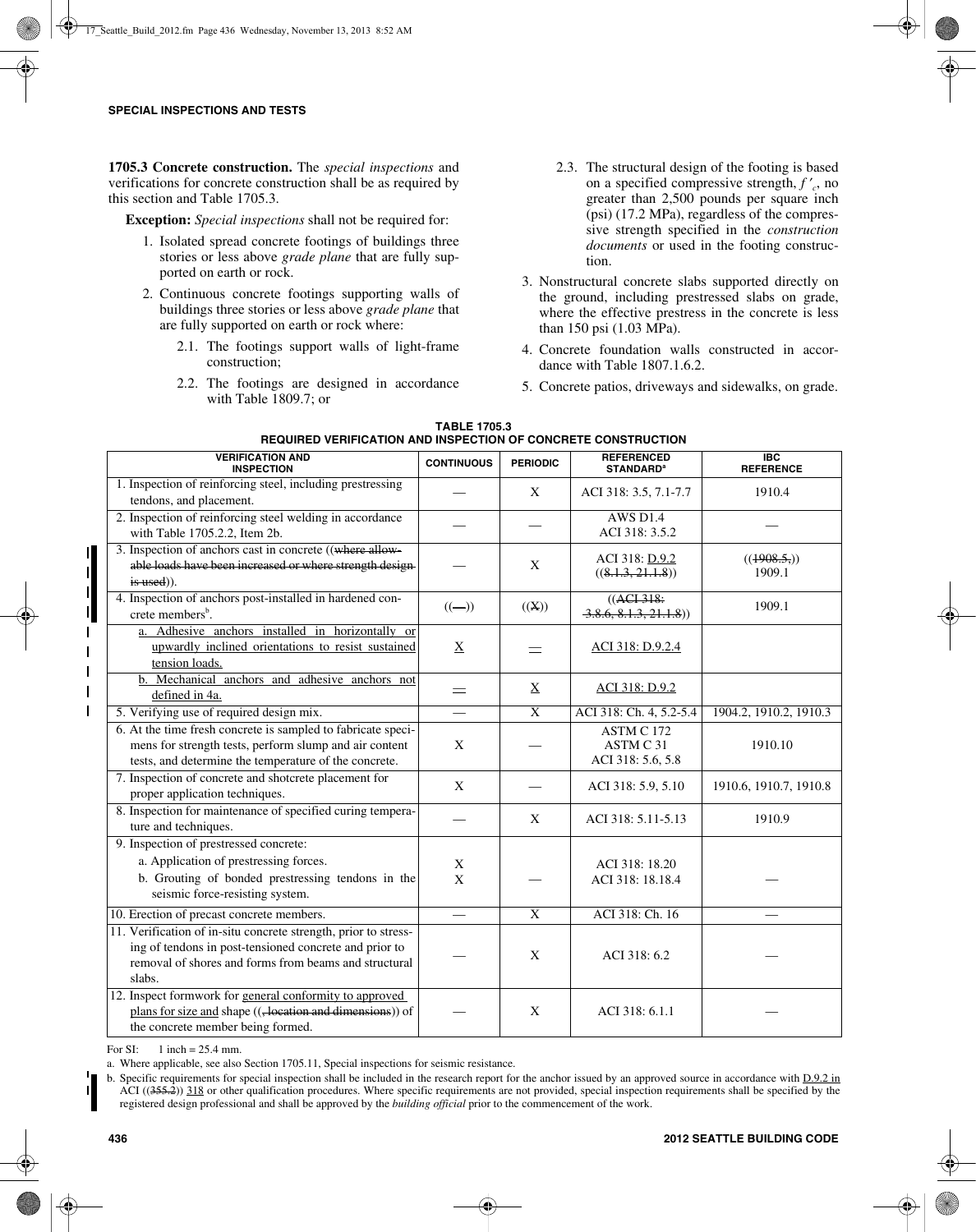**1705.3.1 Materials.** In the absence of sufficient data or documentation providing evidence of conformance to quality standards for materials in Chapter 3 of ACI 318, the *building official* shall require testing of materials in accordance with the appropriate standards and criteria for the material in Chapter 3 of ACI 318. Weldability of reinforcement, except that which conforms to ASTM A 706, shall be determined in accordance with the requirements of Section 3.5.2 of ACI 318.

**1705.3.2 Inspection during concrete mixing.** Special inspections are required during mixing of concrete under one of the following circumstances:

- 1. Concrete mixes prepared in a batch plant that is not certified by the City of Seattle;
- 2. All structural lightweight concrete mixes;
- 3. Concrete mixes with *f* ′ *<sup>c</sup>* greater than 6,000 psi (41.4 Mpa);
- 4. Concrete mixes containing alternative materials addressed in Section 1705.3.1; or
- 5. Other unusual circumstances as determined by the *building official*.

**Exception:** Inspection during the mixing of concrete is not required if the proportions of ingredients are established in accordance with Table 1905.1.11 or if a mix has been granted continuous approval by the *building official*.

**1705.4 Masonry construction.** Masonry construction shall be inspected and verified in accordance with TMS 402/ACI 530/ASCE 5 and TMS 602/ACI 530.1/ASCE 6 quality assurance program requirements.

**Exception:** *Special inspections* shall not be required for:

- 1. Empirically designed masonry, glass unit masonry or masonry veneer designed by Section 2109, 2110 or Chapter 14, respectively, where they are part of structures classified as *Risk Category* I, II or III in accordance with Section 1604.5.
- 2. Masonry foundation walls constructed in accordance with Table 1807.1.6.3(1), 1807.1.6.3(2), 1807.1.6.3(3) or 1807.1.6.3(4).
- 3. Masonry fireplaces, masonry heaters or masonry chimneys installed or constructed in accordance with Section 2111, 2112 or 2113, respectively.

**1705.4.1 Empirically designed masonry, glass unit masonry and masonry veneer in Risk Category IV.** The minimum *special inspection* program for empirically

designed masonry, glass unit masonry or masonry veneer designed by Section 2109, 2110 or Chapter 14, respectively, in structures classified as *Risk Category* IV, in accordance with Section 1604.5, shall comply with TMS 402/ACI 530/ASCE 5 Level B Quality Assurance.

**1705.4.2 Vertical masonry foundation elements.** *Special inspection* shall be performed in accordance with Section 1705.4 for vertical masonry foundation elements.

**1705.5 Wood construction.** *Special inspections* of the fabrication process of prefabricated wood structural elements and assemblies shall be in accordance with Section 1704.2.5. *Special inspections* of site-built assemblies shall be in accordance with this section.

**1705.5.1 High-load diaphragms.** High-load diaphragms designed in accordance with Section 2306.2 shall be installed with *special inspections* as indicated in Section 1704.2. The special inspector shall inspect the wood structural panel sheathing to ascertain whether it is of the grade and thickness shown on the *approved* building plans. Additionally, the special inspector must verify the nominal size of framing members at adjoining panel edges, the nail or staple diameter and length, the number of fastener lines and that the spacing between fasteners in each line and at edge margins agrees with the *approved* building plans.

**1705.5.2 Metal-plate-connected wood trusses spanning 60 feet or greater.** Where a truss clear span is 60 feet (18 288 mm) or greater, the special inspector shall verify that the temporary installation restraint/bracing and the permanent individual truss member restraint/bracing are installed in accordance with the *approved* truss submittal package.

**1705.6 Soils.** *Special inspections* for existing site soil conditions, fill placement and load-bearing requirements shall be as required by this section and Table 1705.6. The *approved* geotechnical report, and the *construction documents* prepared by the *registered design professionals* shall be used to determine compliance. During fill placement, the special inspector shall determine that proper materials and procedures are used in accordance with the provisions of the *approved* geotechnical report.

**Exception:** Where Section 1803 does not require reporting of materials and procedures for fill placement, the special inspector shall verify that the in-place dry density of the compacted fill is not less than 90 percent of the maximum dry density at optimum moisture content determined in accordance with ASTM D 1557.

| <b>TABLE 1705.6</b>                                  |  |  |  |
|------------------------------------------------------|--|--|--|
| <b>REQUIRED VERIFICATION AND INSPECTION OF SOILS</b> |  |  |  |

| <b>VERIFICATION AND INSPECTION TASK</b>                                                                                   | <b>CONTINUOUS DURING</b><br><b>TASK LISTED</b> | <b>PERIODICALLY DURING</b><br><b>TASK LISTED</b> |
|---------------------------------------------------------------------------------------------------------------------------|------------------------------------------------|--------------------------------------------------|
| 1. Verify materials below shallow foundations are adequate to achieve the design bearing<br>capacity.                     |                                                |                                                  |
| 2. Verify excavations are extended to proper depth and have reached proper material.                                      |                                                |                                                  |
| 3. Perform classification and testing of compacted fill materials.                                                        |                                                |                                                  |
| 4. Verify use of proper materials, densities and lift thicknesses during placement and compac-<br>tion of compacted fill. |                                                |                                                  |
| 5. Prior to placement of compacted fill, observe subgrade and verify that site has been pre-<br>pared properly.           |                                                | X                                                |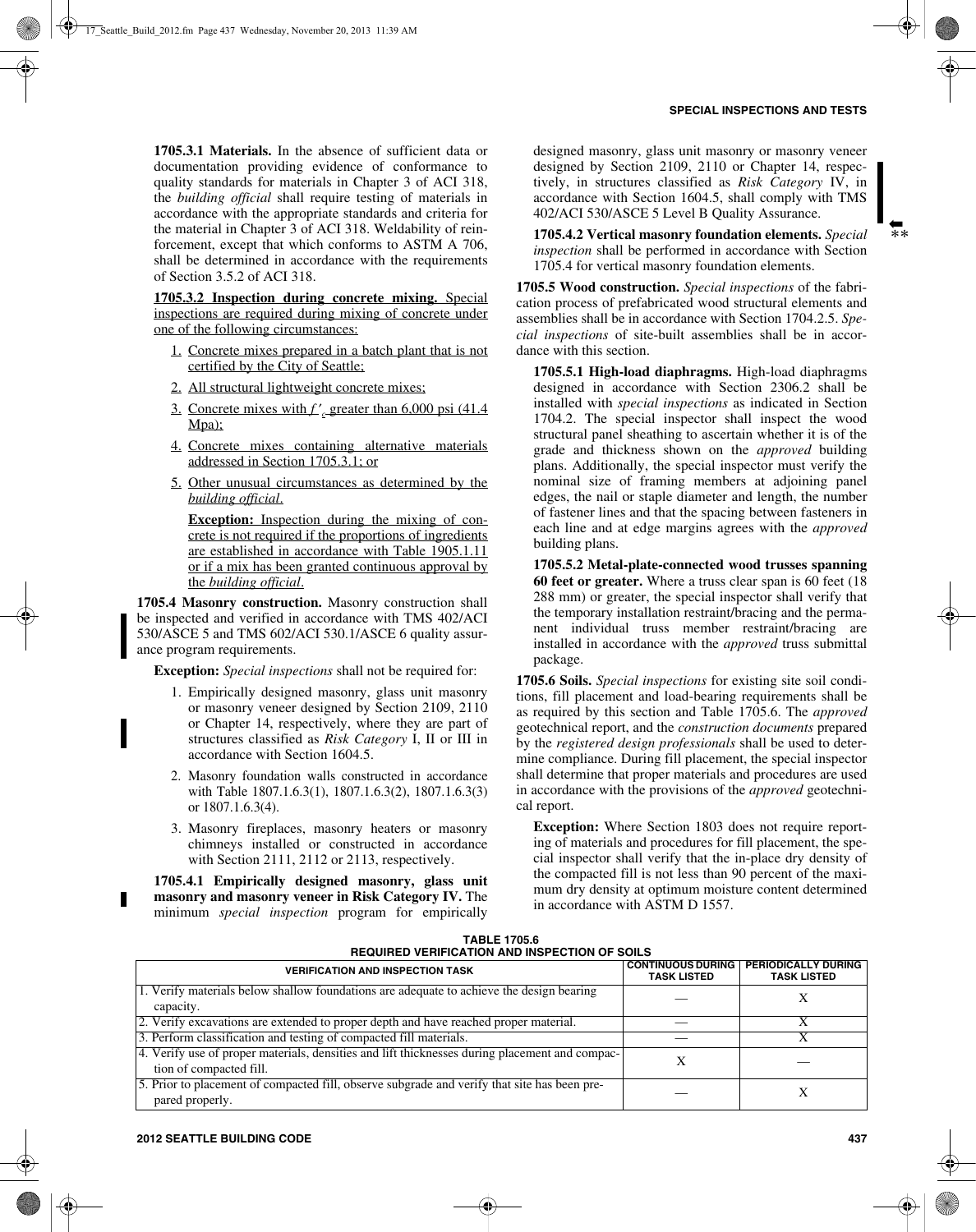**1705.7 Driven deep foundations.** *Special inspections* shall be performed during installation and testing of driven deep foundation elements as required by Table 1705.7. The *approved* geotechnical report and the *construction documents* prepared by the *registered design professionals*, shall be used to determine compliance.

**1705.8 Cast-in-place deep foundations.** *Special inspections* shall be performed during installation and testing of cast-inplace deep foundation elements as required by Table 1705.8. The *approved* geotechnical report, and the *construction documents* prepared by the *registered design professionals*, shall be used to determine compliance.

**1705.9 Helical pile foundations.** *Special inspections* shall be performed continuously during installation of helical pile foundations. The information recorded shall include installation equipment used, pile dimensions, tip elevations, final depth, final installation torque and other pertinent installation data as required by the *registered design professional in responsible charge*. The *approved* geotechnical report and the *construction documents* prepared by the *registered design professional* shall be used to determine compliance.

**1705.10 Special inspections for wind resistance.** *Special inspections* itemized in Sections 1705.10.1 through \* \*\*

1705.10.3, unless exempted by the exceptions to Section 1704.2, are required for buildings and structures constructed in the following areas:

- 1. In wind Exposure Category B, where  $V_{\text{avd}}$  as determined in accordance with Section 1609.3.1 is 120 miles per hour (52.8 m/sec) or greater.
- 2. In wind Exposure Category C or D, where  $V_{\text{rad}}$  as determined in accordance with Section 1609.3.1 is 110 mph (49 m/sec) or greater.

**1705.10.1 Structural wood.** Continuous special inspection is required during field gluing operations of elements of the main windforce-resisting system. Periodic special inspection is required for nailing, bolting, anchoring and other fastening of components within the main windforceresisting system, including wood shear walls, wood diaphragms, drag struts, braces and hold-downs.

**Exception:** *Special inspection* is not required for wood shear walls, shear panels and diaphragms, including nailing, bolting, anchoring and other fastening to other components of the main windforce-resisting system, where the fastener spacing of the sheathing is more than 4 inches (102 mm) on center.

| <b>VERIFICATION AND INSPECTION TASK</b>                                                                                                                                                                                                                                          | <b>CONTINUOUS DURING</b><br><b>TASK LISTED</b> | PERIODICALLY DURING<br><b>TASK LISTED</b> |
|----------------------------------------------------------------------------------------------------------------------------------------------------------------------------------------------------------------------------------------------------------------------------------|------------------------------------------------|-------------------------------------------|
| 1. Verify element materials, sizes and lengths comply with the requirements.                                                                                                                                                                                                     | X                                              |                                           |
| 2. Determine capacities of test elements and conduct additional load tests, as required.                                                                                                                                                                                         | X                                              |                                           |
| 3. Observe driving operations and maintain complete and accurate records for each<br>element.                                                                                                                                                                                    | X                                              |                                           |
| 4. Verify placement locations and plumbness, confirm type and size of hammer,<br>record number of blows per foot of penetration, determine required penetrations to<br>achieve design capacity, record tip and butt elevations and document any damage<br>to foundation element. | X                                              |                                           |
| 5. For steel elements, perform additional inspections in accordance with Section<br>1705.2.                                                                                                                                                                                      |                                                |                                           |
| 6. For concrete elements and concrete-filled elements, perform additional inspections<br>in accordance with Section 1705.3.                                                                                                                                                      |                                                |                                           |
| 7. For specialty elements, perform additional inspections as determined by the regis-<br>tered design professional in responsible charge.                                                                                                                                        |                                                |                                           |

**TABLE 1705.7 REQUIRED VERIFICATION AND INSPECTION OF DRIVEN DEEP FOUNDATION ELEMENTS**

**TABLE 1705.8 REQUIRED VERIFICATION AND INSPECTION OF CAST-IN-PLACE DEEP FOUNDATION ELEMENTS**

| <b>VERIFICATION AND INSPECTION TASK</b>                                                                                                                                                                                                    | <b>CONTINUOUS DURING</b><br><b>TASK LISTED</b> | PERIODICALLY DURING<br><b>TASK LISTED</b> |
|--------------------------------------------------------------------------------------------------------------------------------------------------------------------------------------------------------------------------------------------|------------------------------------------------|-------------------------------------------|
| 1. Observe drilling operations and maintain complete and accurate records for each ele-<br>ment.                                                                                                                                           | Х                                              |                                           |
| 2. Verify placement locations and plumbness, confirm element diameters, bell diameters<br>(if applicable), lengths, embedment into bedrock (if applicable) and adequate end-<br>bearing strata capacity. Record concrete or grout volumes. |                                                |                                           |
| 3. For concrete elements, perform additional inspections in accordance with Section<br>1705.3.                                                                                                                                             |                                                |                                           |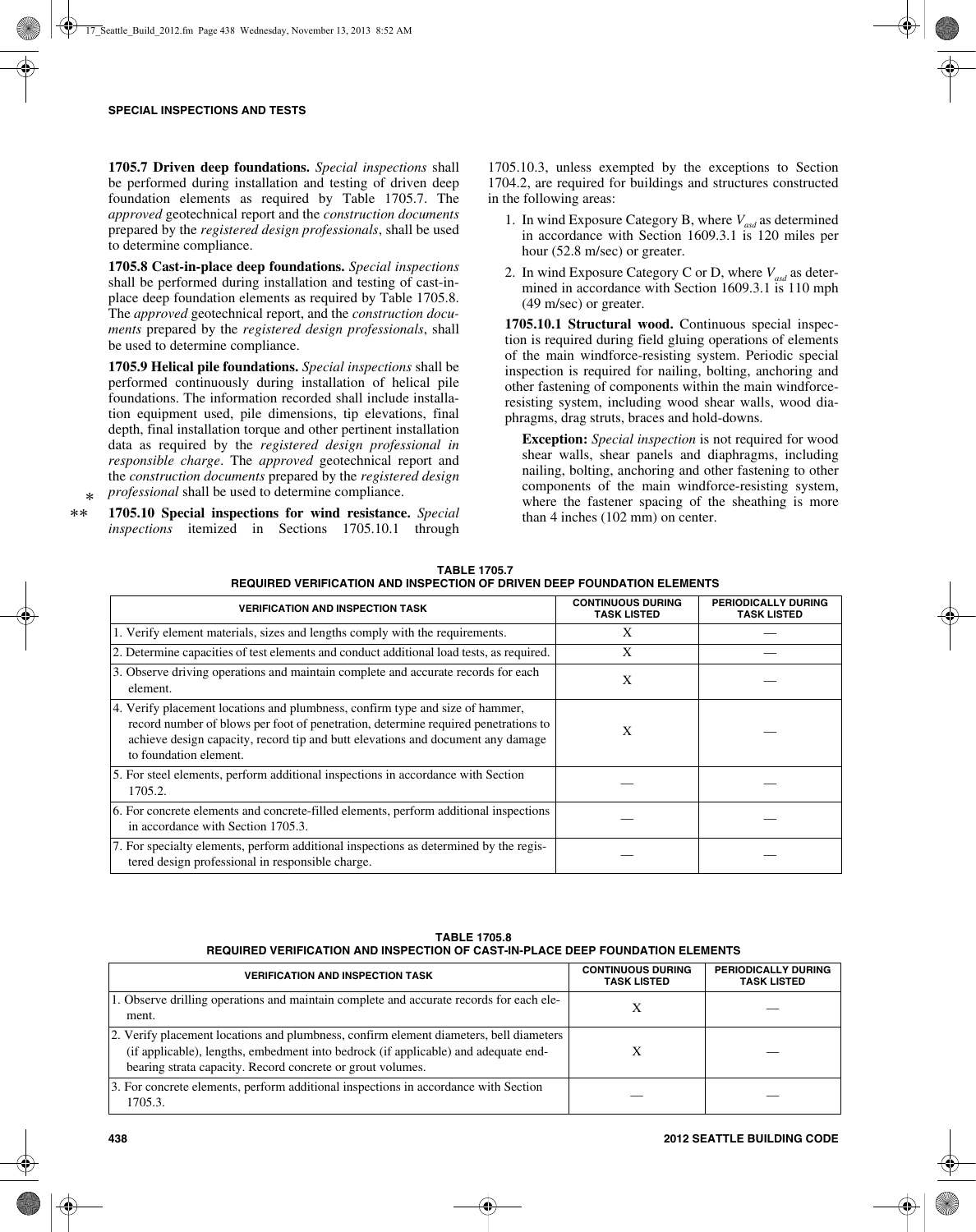**1705.10.2 Cold-formed steel light-frame construction.** Periodic special inspection is required during welding operations of elements of the main windforce-resisting system. Periodic special inspection is required for screw attachment, bolting, anchoring and other fastening of components within the main windforce-resisting system, including shear walls, braces, diaphragms, collectors (drag struts) and hold-downs.

**Exception:** *Special inspection* is not required for coldformed steel light-frame shear walls, braces, diaphragms, collectors (drag struts) and hold-downs where either of the following apply:

- 1. The sheathing is gypsum board or fiberboard.
- 2. The sheathing is wood structural panel or steel sheets on only one side of the shear wall, shear panel or diaphragm assembly and the fastener spacing of the sheathing is more than 4 inches (102 mm) on center (o.c.).

**1705.10.3 Wind-resisting components.** Periodic special inspection is required for the following systems and components:

- 1. Roof cladding.
- 2. Wall cladding.

**1705.11 Special inspections for seismic resistance.** *Special inspections* itemized in Sections 1705.11.1 through 1705.11.8, unless exempted by the exceptions of Section 1704.2, are required for the following:

- 1. The seismic force-resisting systems in structures assigned to *Seismic Design Category* C, D, E or F in accordance with Sections 1705.11.1 through 1705.11.3, as applicable.
- 2. Designated seismic systems in structures assigned to *Seismic Design Category* C, D, E or F in accordance with Section 1705.11.4.
- 3. Architectural, mechanical and electrical components in accordance with Sections 1705.11.5 and 1705.11.6.
- 4. Storage racks in structures assigned to *Seismic Design Category* D, E or F in accordance with Section 1705.11.7.
- 5. Seismic isolation systems in accordance with Section 1705.11.8.

**Exception:** Special inspections itemized in Sections 1705.11.1 through 1705.11.8 are not required for structures designed and constructed in accordance with one of the following:

- 1. The structure consists of light-frame construction; the design spectral response acceleration at short periods,  $S_{DS}$ , as determined in Section 1613.3.4, does not exceed 0.5; and the building height of the structure does not exceed 35 feet (10 668 mm).
- 2. The seismic force-resisting system of the structure consists of reinforced masonry or reinforced concrete; the design spectral response acceleration at short periods,  $S_{DS}$ , as determined in Section 1613.3.4, does not exceed 0.5; and the building

height of the structure does not exceed 25 feet (7620) mm).

- 3. The structure is a detached one- or two-family dwelling not exceeding two *stories above grade plane* and does not have any of the following horizontal or vertical irregularities in accordance with Section 12.3 of ASCE 7:
	- 3.1. Torsional or extreme torsional irregularity.
	- 3.2. Nonparallel systems irregularity.
	- 3.3. Stiffness-soft story or stiffness-extreme soft story irregularity.
	- 3.4. Discontinuity in lateral strength-weak story irregularity.

**1705.11.1 Structural steel.** *Special inspection* for structural steel shall be in accordance with the quality assurance requirements of AISC 341.

**Exception:** *Special inspections* of structural steel in structures assigned to *Seismic Design Category* C that are not specifically detailed for seismic resistance, with a response modification coefficient, *R*, of 3 or less, excluding cantilever column systems.

**1705.11.2 Structural wood.** Continuous special inspection is required during field gluing operations of elements of the seismic force-resisting system. Periodic special inspection is required for nailing, bolting, anchoring and other fastening of components within the seismic forceresisting system, including wood shear walls, wood diaphragms, drag struts, braces, shear panels and hold-downs.

# **Exceptions:**

- 1. *Special inspection* is not required for wood shear walls, shear panels and diaphragms, including nailing, bolting, anchoring and other fastening to other components of the seismic force-resisting system other than adhesive-grouted anchor bolts, where the fastener spacing of the sheathing is more than 4 inches (102 mm) on center (o.c.).
- 2. Special inspection is not required for Group R-3 structures for other than structural insulated panels used as shear walls.
- 3. Special inspection is not required in Group R-1 and R-2 structures three stories and less in height for other than structural insulated panels used as shear walls.
- 4. Special inspection is not required for adhesivegrouted anchor bolts in Group R-1 and R-2 buildings if wood shear-wall fastener spacing is 4 inches (102 mm) or more on center (o.c.) and hold down capacities are less than 5,000 pounds (22.2 kN).

**1705.11.3 Cold-formed steel light-frame construction.** Periodic special inspection is required during welding operations of elements of the seismic force-resisting system. Periodic special inspection is required for screw attachment, bolting, anchoring and other fastening of components within the seismic force-resisting system, includ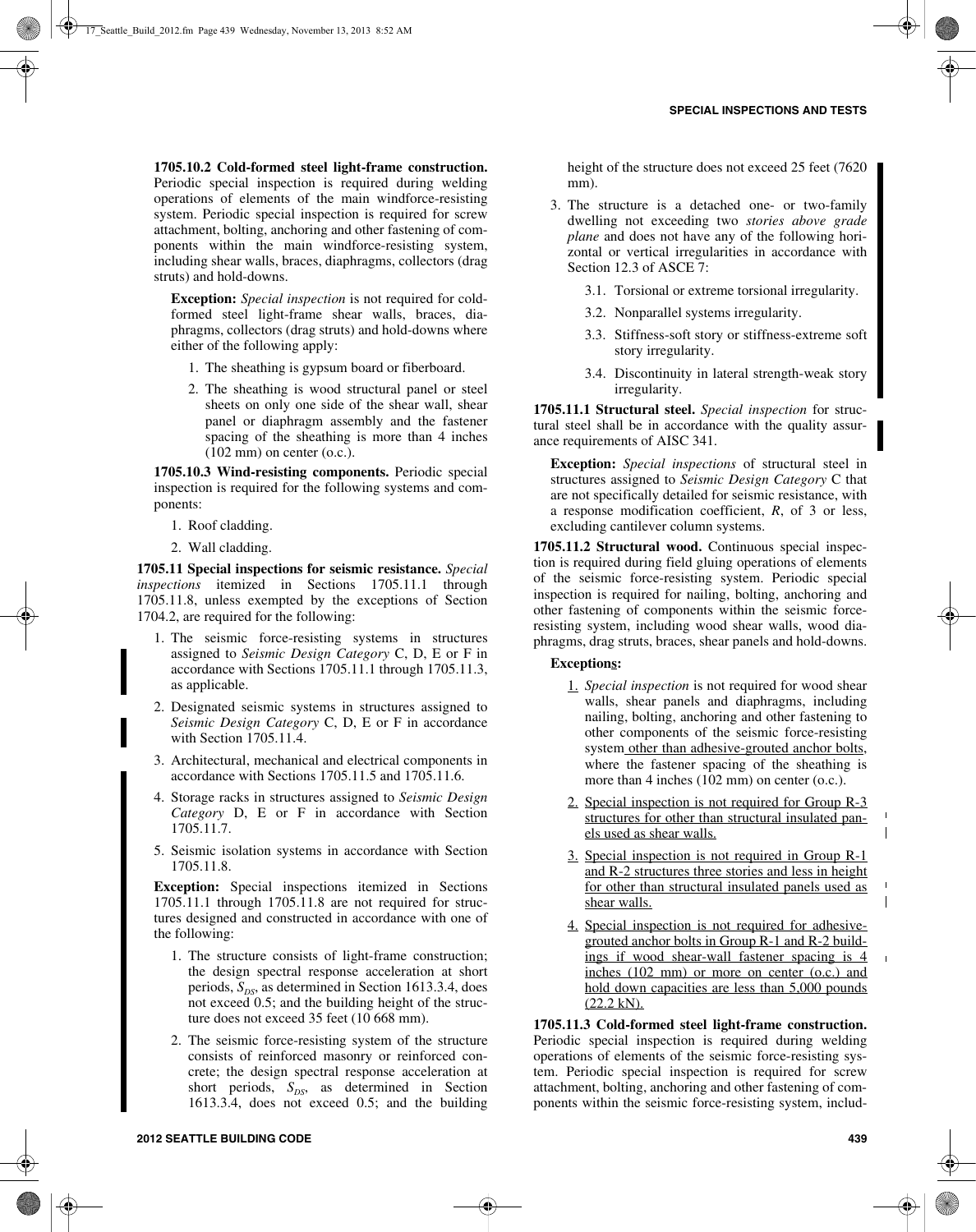ing shear walls, braces, diaphragms, collectors (drag struts) and hold-downs.

**Exception:** *Special inspection* is not required for coldformed steel light-frame shear walls, braces, diaphragms, collectors (drag struts) and hold-downs where either of the following apply:

- 1. The sheathing is gypsum board or fiberboard.
- 2. The sheathing is wood structural panel or steel sheets on only one side of the shear wall, shear panel or diaphragm assembly and the fastener spacing of the sheathing is more than 4 inches (102 mm) o.c.

**1705.11.4 Designated seismic systems.** The special inspector shall examine designated seismic systems requiring seismic qualification in accordance with Section 1705.12.3 and verify that the *label*, anchorage or mounting conforms to the *certificate of compliance*.

**1705.11.5 Architectural components.** Periodic *special inspection* is required during the erection and fastening of exterior cladding, interior and exterior nonbearing walls and interior and exterior veneer in structures assigned to *Seismic Design Category* D, E or F.

# **Exceptions:**

➡ \*\*

- 1. *Special inspection* is not required for exterior cladding, interior and exterior nonbearing walls and interior and exterior veneer 30 feet (9144 mm) or less in height above grade or walking surface.
- 2. *Special inspection* is not required for exterior cladding and interior and exterior veneer weighing 5 psf  $(24.5 \text{ N/m}^2)$  or less.
- 3. *Special inspection* is not required for interior nonbearing walls weighing  $15$  psf (73.5 N/m<sup>2</sup>) or less.

**1705.11.5.1 Access floors.** Periodic *special inspection* is required for the anchorage of access floors in structures assigned to *Seismic Design Category* D, E or F.

**1705.11.6 Mechanical and electrical components.** *Special inspection* for mechanical and electrical components shall be as follows:

- 1. Periodic special inspection is required during the anchorage of electrical equipment for emergency and standby power systems in structures assigned to *Seismic Design Category* C, D, E or F;
- 2. Periodic special inspection is required during the anchorage of other electrical equipment in structures assigned to *Seismic Design Category* E or F;
- 3. Periodic special inspection is required during the installation and anchorage of piping systems designed to carry hazardous materials and their associated mechanical units in structures assigned to *Seismic Design Category* C, D, E or F;
- 4. Periodic special inspection is required during the installation and anchorage of ductwork designed to

carry hazardous materials in structures assigned to *Seismic Design Category* C, D, E or F; and

5. Periodic special inspection is required during the installation and anchorage of vibration isolation systems in structures assigned to *Seismic Design Category* C, D, E or F where the *construction documents* require a nominal clearance of  $\frac{1}{4}$  inch (6.4 mm) or less between the equipment support frame and restraint.

\*

**1705.11.7 Storage racks.** Periodic *special inspection* is required for the anchorage of storage racks 8 feet (2438 mm) or greater in height in structures assigned to *Seismic Design Category* D, E or F.

**1705.11.8 Seismic isolation systems.** Periodic special inspection shall be provided for seismic isolation systems during the fabrication and installation of isolator units and energy dissipation devices.

**1705.12 Testing and qualification for seismic resistance.** The testing and qualification specified in Sections 1705.12.1 through 1705.12.4, unless exempted from *special inspections* by the exceptions of Section 1704.2 are required as follows:

- 1. The seismic force-resisting systems in structures assigned to *Seismic Design Category* C, D, E or F shall meet the requirements of Sections 1705.12.1 and 1705.12.2, as applicable.
- 2. Designated seismic systems in structures assigned to *Seismic Design Category* C, D, E or F and subject to the certification requirements of ASCE 7 Section 13.2.2 shall comply with Section 1705.12.3.
- 3. Architectural, mechanical and electrical components in structures assigned to *Seismic Design Category* C, D, E or F and where the requirements of ASCE 7 Section 13.2.1 are met by submittal of manufacturer's certification, in accordance with Item 2 therein, shall comply with Section 1705.12.3.
- 4. The seismic isolation system in seismically isolated structures shall meet the testing requirements of Section 1705.12.4.

**1705.12.1 Concrete reinforcement.** Where reinforcement complying with ASTM A 615 is used to resist earthquakeinduced flexural and axial forces in special moment frames, special structural walls and coupling beams connecting special structural walls, in structures assigned to *Seismic Design Category* B, C, D, E or F, the reinforcement shall comply with Section 21.1.5.2 of ACI 318. Certified mill test reports shall be provided for each shipment of such reinforcement. Where reinforcement complying with ASTM A 615 is to be welded, chemical tests shall be performed to determine weldability in accordance with Section 3.5.2 of ACI 318.

**1705.12.2 Structural steel.** Testing for structural steel shall be in accordance with the quality assurance requirements of AISC 341.

**Exception:** Testing for structural steel in structures assigned to *Seismic Design Category* C that are not specifically detailed for seismic resistance, with a response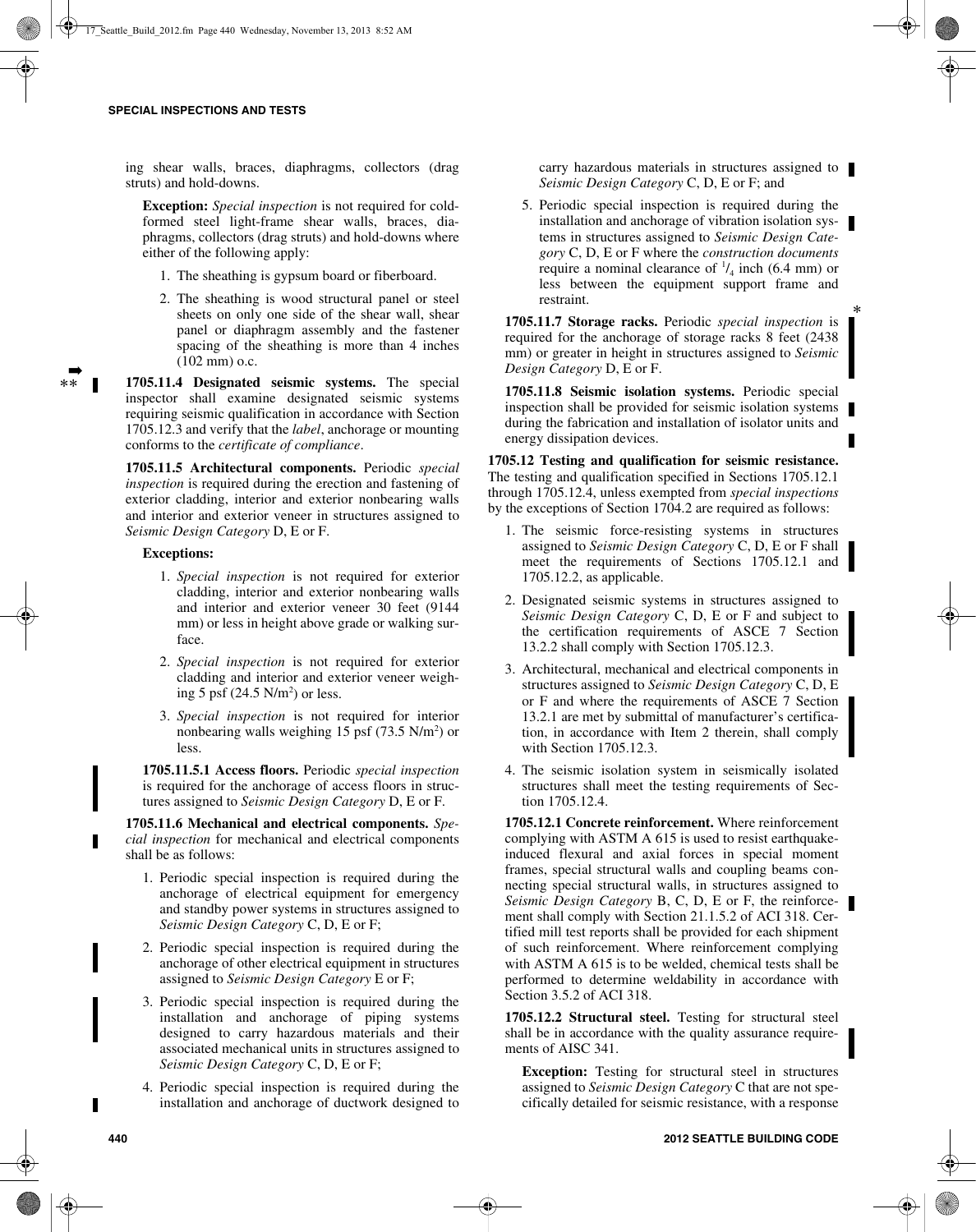modification coefficient, *R*, of 3 or less, excluding cantilever column systems.

➡

➡

**1705.12.3 Seismic certification of nonstructural components.** The *registered design professional* shall specify on the construction documents the requirements for certification by analysis, testing or experience data for nonstructural components and designated seismic systems in accordance with Section 13.2 of ASCE 7, where such certification is required by Section 1705.12.

**1705.12.4 Seismic isolation systems.** Seismic isolation systems shall be tested in accordance with Section 17.8 of ASCE 7.

**1705.13 Sprayed fire-resistant materials.** *Special inspections* for sprayed fire-resistant materials applied to floor, roof and wall assemblies and structural members shall be in accordance with Sections 1705.13.1 through 1705.13.6. *Special inspections* shall be based on the fire-resistance design as designated in the *approved construction documents*. The tests set forth in this section shall be based on samplings from specific floor, roof and wall assemblies and structural members. *Special inspections* shall be performed after the rough installation of electrical, automatic sprinkler, mechanical and plumbing systems and suspension systems for ceilings, where applicable.

**1705.13.1 Physical and visual tests.** The *special inspections* shall include the following tests and observations to demonstrate compliance with the listing and the fire-resistance rating:

- 1. Condition of substrates.
- 2. Thickness of application.
- 3. Density in pounds per cubic foot  $(kg/m<sup>3</sup>)$ .
- 4. Bond strength adhesion/cohesion.
- 5. Condition of finished application.

**1705.13.2 Structural member surface conditions.** The surfaces shall be prepared in accordance with the *approved* fire-resistance design and the written instructions of *approved* manufacturers. The prepared surface of structural members to be sprayed shall be inspected before the application of the sprayed fire-resistant material.

**1705.13.3 Application.** The substrate shall have a minimum ambient temperature before and after application as specified in the written instructions of *approved* manufacturers. ((The area for application shall be ventilated during and after application as required by the written instructions of *approved* manufacturers.))

**1705.13.4 Thickness.** No more than 10 percent of the thickness measurements of the sprayed fire-resistant materials applied to floor, roof and wall assemblies and structural members shall be less than the thickness required by the *approved* fire-resistance design, but in no case less than the minimum allowable thickness required by Section 1705.13.4.1.

**1705.13.4.1 Minimum allowable thickness.** For design thicknesses 1 inch (25 mm) or greater, the minimum allowable individual thickness shall be the design thickness minus  $\frac{1}{4}$  inch (6.4 mm). For design thicknesses less than 1 inch (25 mm), the minimum allowable individual thickness shall be the design thickness minus 25 percent. Thickness shall be determined in accordance with ASTM E 605. Samples of the sprayed fire-resistant materials shall be selected in accordance with Sections 1705.13.4.2 and 1705.13.4.3.

**1705.13.4.2 Floor, roof and wall assemblies.** The thickness of the sprayed fire-resistant material applied to floor, roof and wall assemblies shall be determined in accordance with ASTM E 605, making not less than four measurements for each  $1,000$  square feet  $(93 \text{ m}^2)$ of the sprayed area, or portion thereof, in each *story*.

**1705.13.4.3 Cellular decks.** Thickness measurements shall be selected from a square area, 12 inches by 12 inches (305 mm by 305 mm) in size. A minimum of four measurements shall be made, located symmetrically within the square area.

**1705.13.4.4 Fluted decks.** Thickness measurements shall be selected from a square area, 12 inches by 12 inches (305 mm by 305 mm) in size. A minimum of four measurements shall be made, located symmetrically within the square area, including one each of the following: valley, crest and sides. The average of the measurements shall be reported.

**1705.13.4.5 Structural members.** The thickness of the sprayed fire-resistant material applied to structural members shall be determined in accordance with ASTM E 605. Thickness testing shall be performed on not less than 25 percent of the structural members on each floor.

**1705.13.4.6 Beams and girders.** At beams and girders thickness measurements shall be made at nine locations around the beam or girder at each end of a 12-inch (305 mm) length.

**1705.13.4.7 Joists and trusses.** At joists and trusses, thickness measurements shall be made at seven locations around the joist or truss at each end of a 12-inch (305 mm) length.

**1705.13.4.8 Wide-flanged columns.** At wide-flanged columns, thickness measurements shall be made at 12 locations around the column at each end of a 12-inch (305 mm) length.

**1705.13.4.9 Hollow structural section and pipe columns.** At hollow structural section and pipe columns, thickness measurements shall be made at a minimum of four locations around the column at each end of a 12 inch (305 mm) length.

**1705.13.5 Density.** The density of the sprayed fire-resistant material shall not be less than the density specified in the *approved* fire-resistance design. Density of the sprayed fire-resistant material shall be determined in accordance with ASTM E 605. The test samples for determining the density of the sprayed fire-resistant materials shall be selected as follows:

1. From each floor, roof and wall assembly at the rate of not less than one sample for every 2,500 square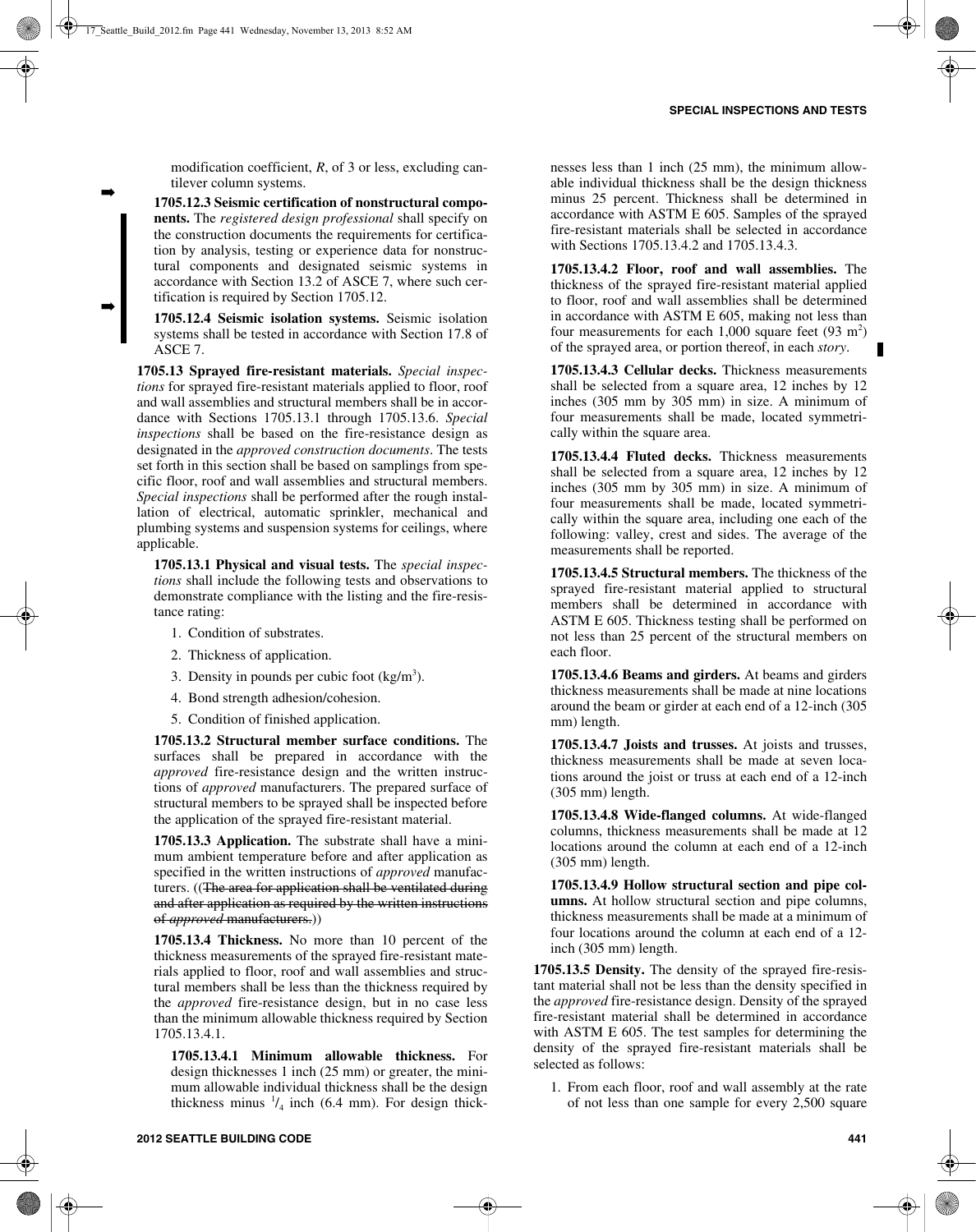feet  $(232 \text{ m}^2)$  or portion thereof of the sprayed area in each *story*.

2. From beams, girders, trusses and columns at the rate of not less than one sample for each type of structural member for each  $2,500$  square feet  $(232 \text{ m}^2)$  of floor area or portion thereof in each *story*.

**1705.13.6 Bond strength.** The cohesive/adhesive bond strength of the cured sprayed fire-resistant material applied to floor, roof and wall assemblies and structural members shall not be less than 150 pounds per square foot (psf)  $(7.18 \text{ kN/m}^2)$ . The cohesive/adhesive bond strength shall be determined in accordance with the field test specified in ASTM E 736 by testing in-place samples of the sprayed fire-resistant material selected in accordance with Sections 1705.13.6.1 through 1705.13.6.3.

**1705.13.6.1 Floor, roof and wall assemblies.** The test samples for determining the cohesive/adhesive bond strength of the sprayed fire-resistant materials shall be selected from each floor, roof and wall assembly at the rate of not less than one sample for every 2,500 square feet  $(232 \text{ m}^2)$  of the sprayed area, or portion thereof, in each *story*.

**1705.13.6.2 Structural members.** The test samples for determining the cohesive/adhesive bond strength of the sprayed fire-resistant materials shall be selected from beams, girders, trusses, columns and other structural members at the rate of not less than one sample for each type of structural member for each 2,500 square feet  $(232 \text{ m}^2)$  of floor area or portion thereof in each *story*.

**1705.13.6.3 Primer, paint and encapsulant bond tests.** Bond tests to qualify a primer, paint or encapsulant shall be conducted when the sprayed fire-resistant material is applied to a primed, painted or encapsulated surface for which acceptable bond-strength performance between these coatings and the fire-resistant material has not been determined. A bonding agent *approved* by the SFRM manufacturer shall be applied to a primed, painted or encapsulated surface where the bond strengths are found to be less than required values.

**1705.14 Mastic and intumescent fire-resistant coatings.** *Special inspections* for mastic and intumescent fire-resistant coatings applied to structural elements and decks shall be in accordance with AWCI 12-B. *Special inspections* shall be based on the fire-resistance design as designated in the *approved construction documents*.

((**1705.15 Exterior insulation and finish systems (EIFS).** *Special inspections* shall be required for all EIFS applications.

#### **Exceptions:**

- 1. *Special inspections* shall not be required for EIFS applications installed over a *water-resistive barrier* with a means of draining moisture to the exterior.
- 2. *Special inspections* shall not be required for EIFS applications installed over masonry or concrete walls.

**1705.15.1 Water-resistive barrier coating.** A *waterresistive barrier* coating complying with ASTM E 2570 requires *special inspection* of the *water-resistive barrier* coating when installed over a sheathing substrate.))

**1705.16 Fire-resistant penetrations and joints.** In high-rise buildings or in buildings assigned to *Risk Category* III or IV in accordance with Section 1604.5, special inspections for through-penetrations, membrane penetration firestops, fireresistant joint systems, and perimeter fire barrier systems that are tested and listed in accordance with Sections 714.3.1.2, 714.4.1.2, 715.3 and 715.4 shall be in accordance with Section 1705.16.1 or 1705.16.2.

**1705.16.1 Penetration firestops.** Inspections of penetration firestop systems that are tested and listed in accordance with Sections 714.3.1.2 and 714.4.1.2 shall be conducted by an approved inspection agency in accordance with ASTM E 2174.

**1705.16.2 Fire-resistant joint systems.** Inspection of fireresistant joint systems that are tested and listed in accordance with Sections 715.3 and 715.4 shall be conducted by an approved inspection agency in accordance with ASTM E 2393.

**[F] 1705.17 Special inspection for smoke control.** Smoke control systems shall be inspected and tested according to standards specified by the *building official* ((tested by a special inspector)).

((**[F] 1705.17.1 Testing scope.** The test scope shall be as follows:

- 1. During erection of ductwork and prior to concealment for the purposes of leakage testing and recording of device location.
- 2. Prior to occupancy and after sufficient completion for the purposes of pressure difference testing, flow measurements and detection and control verification.

**[F] 1705.17.2 Qualifications.** *Special inspection* agencies for smoke control shall have expertise in fire protection engineering, mechanical engineering and certification as air balancers.))

\* ➡

## **SECTION 1706 DESIGN STRENGTHS OF MATERIALS**

**1706.1 Conformance to standards.** The design strengths and permissible stresses of any structural material that are identified by a manufacturer's designation as to manufacture and grade by mill tests, or the strength and stress grade is otherwise confirmed to the satisfaction of the *building official*, shall conform to the specifications and methods of design of accepted engineering practice or the *approved* rules in the absence of applicable standards.

**1706.2 New materials.** For materials that are not specifically provided for in this code, the design strengths and permissible stresses shall be established by tests as provided for in Section 1707.

\*\*

\*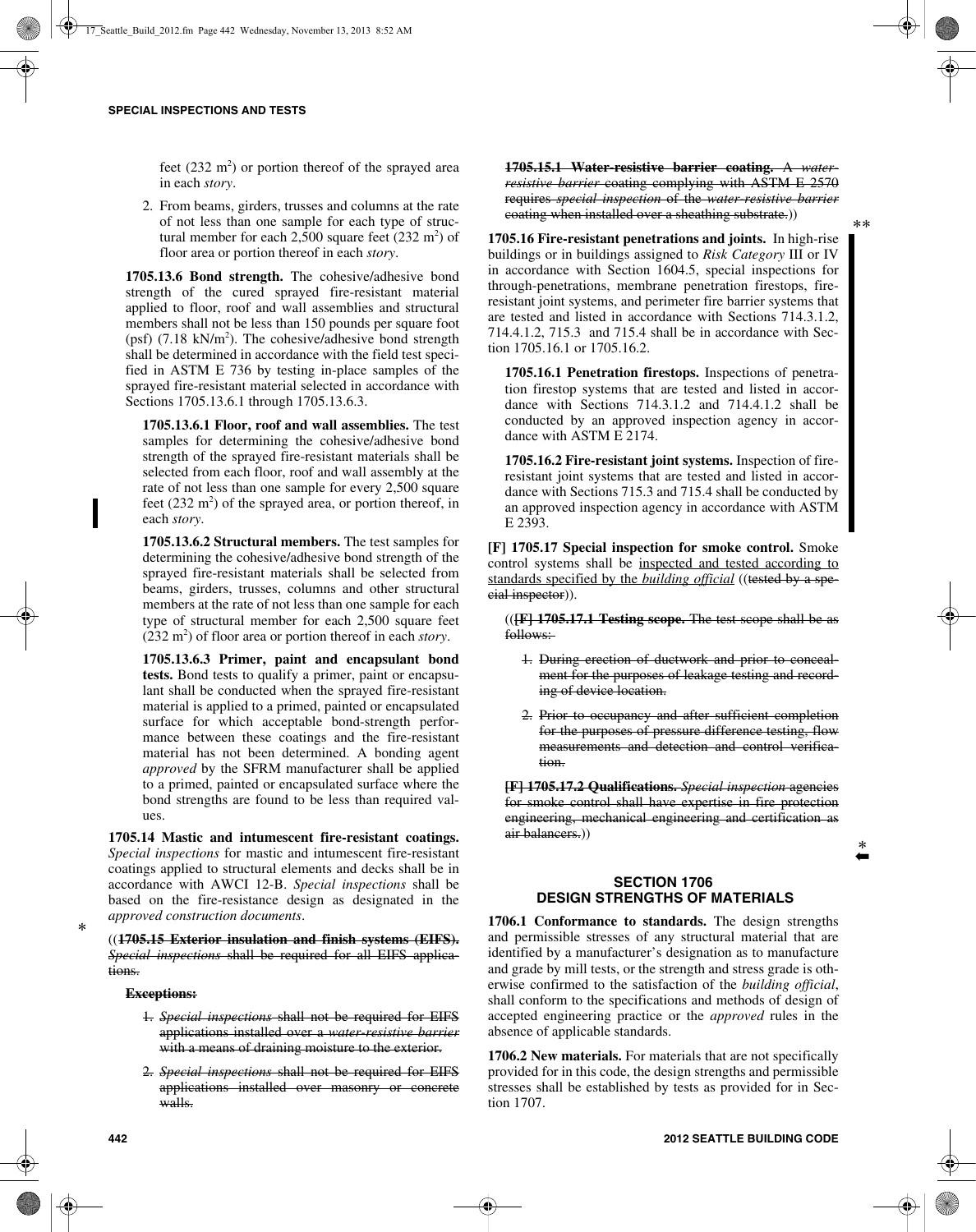# **SECTION 1707 ALTERNATIVE TEST PROCEDURE**

**1707.1 General.** In the absence of *approved* rules or other *approved* standards, the *building official* shall make, or cause to be made, the necessary tests and investigations; or the *building official* shall accept duly authenticated reports from *approved agencies* in respect to the quality and manner of use of new materials or assemblies as provided for in Section  $((104.11))$   $104.4$  or  $104.5$ . The cost of all tests and other investigations required under the provisions of this code shall be borne by the applicant.

# **SECTION 1708 TEST SAFE LOAD**

**1708.1 Where required.** Where proposed construction is not capable of being designed by *approved* engineering analysis, or where proposed construction design method does not comply with the applicable material design standard, the system of construction or the structural unit and the connections shall be subjected to the tests prescribed in Section 1710. The *building official* shall accept certified reports of such tests conducted by an *approved* testing agency, provided that such tests meet the requirements of this code and *approved* procedures.

# **SECTION 1709 IN-SITU LOAD TESTS**

**1709.1 General.** Whenever there is a reasonable doubt as to the stability or load-bearing capacity of a completed building, structure or portion thereof for the expected loads, an engineering assessment shall be required. The engineering assessment shall involve either a structural analysis or an in-situ load test, or both. The structural analysis shall be based on actual material properties and other as-built conditions that affect stability or load-bearing capacity, and shall be conducted in accordance with the applicable design standard. If the structural assessment determines that the load-bearing capacity is less than that required by the code, load tests shall be conducted in accordance with Section 1709.2. If the building, structure or portion thereof is found to have inadequate stability or load-bearing capacity for the expected loads, modifications to ensure structural adequacy or the removal of the inadequate construction shall be required.

**1709.2 Test standards.** Structural components and assemblies shall be tested in accordance with the appropriate referenced standards. In the absence of a standard that contains an applicable load test procedure, the test procedure shall be developed by a *registered design professional* and *approved*. The test procedure shall simulate loads and conditions of application that the completed structure or portion thereof will be subjected to in normal use.

**1709.3 In-situ load tests.** In-situ load tests shall be conducted in accordance with Section 1709.3.1 or 1709.3.2 and shall be supervised by a *registered design professional*. The test shall simulate the applicable loading conditions specified in Chapter 16 as necessary to address the concerns regarding structural stability of the building, structure or portion thereof.

**1709.3.1 Load test procedure specified.** Where a referenced standard contains an applicable load test procedure and acceptance criteria, the test procedure and acceptance criteria in the standard shall apply. In the absence of specific load factors or acceptance criteria, the load factors and acceptance criteria in Section 1709.3.2 shall apply.

**1709.3.2 Load test procedure not specified.** In the absence of applicable load test procedures contained within a standard referenced by this code or acceptance criteria for a specific material or method of construction, such *existing structure* shall be subjected to a test procedure developed by a *registered design professional* that simulates applicable loading and deformation conditions. For components that are not a part of the seismic loadresisting system, the test load shall be equal to two times the unfactored design loads. The test load shall be left in place for a period of 24 hours. The structure shall be considered to have successfully met the test requirements where the following criteria are satisfied:

- 1. Under the design load, the deflection shall not exceed the limitations specified in Section 1604.3.
- 2. Within 24 hours after removal of the test load, the structure shall have recovered not less than 75 percent of the maximum deflection.
- 3. During and immediately after the test, the structure shall not show evidence of failure.

# **SECTION 1710 PRECONSTRUCTION LOAD TESTS**

**1710.1 General.** In evaluating the physical properties of materials and methods of construction that are not capable of being designed by *approved* engineering analysis or do not comply with the applicable referenced standards, the structural adequacy shall be predetermined based on the load test criteria established in this section.

**1710.2 Load test procedures specified.** Where specific load test procedures, load factors and acceptance criteria are included in the applicable referenced standards, such test procedures, load factors and acceptance criteria shall apply. In the absence of specific test procedures, load factors or acceptance criteria, the corresponding provisions in Section 1710.3 shall apply.

**1710.3 Load test procedures not specified.** Where load test procedures are not specified in the applicable referenced standards, the load-bearing and deformation capacity of structural components and assemblies shall be determined on the basis of a test procedure developed by a *registered design professional* that simulates applicable loading and deformation conditions. For components and assemblies that are not a part of the seismic force-resisting system, the test shall be as specified in Section 1710.3.1. Load tests shall simulate the applicable loading conditions specified in Chapter 16.

**1710.3.1 Test procedure.** The test assembly shall be subjected to an increasing superimposed load equal to not less than two times the superimposed design load. The test load shall be left in place for a period of 24 hours. The tested assembly shall be considered to have successfully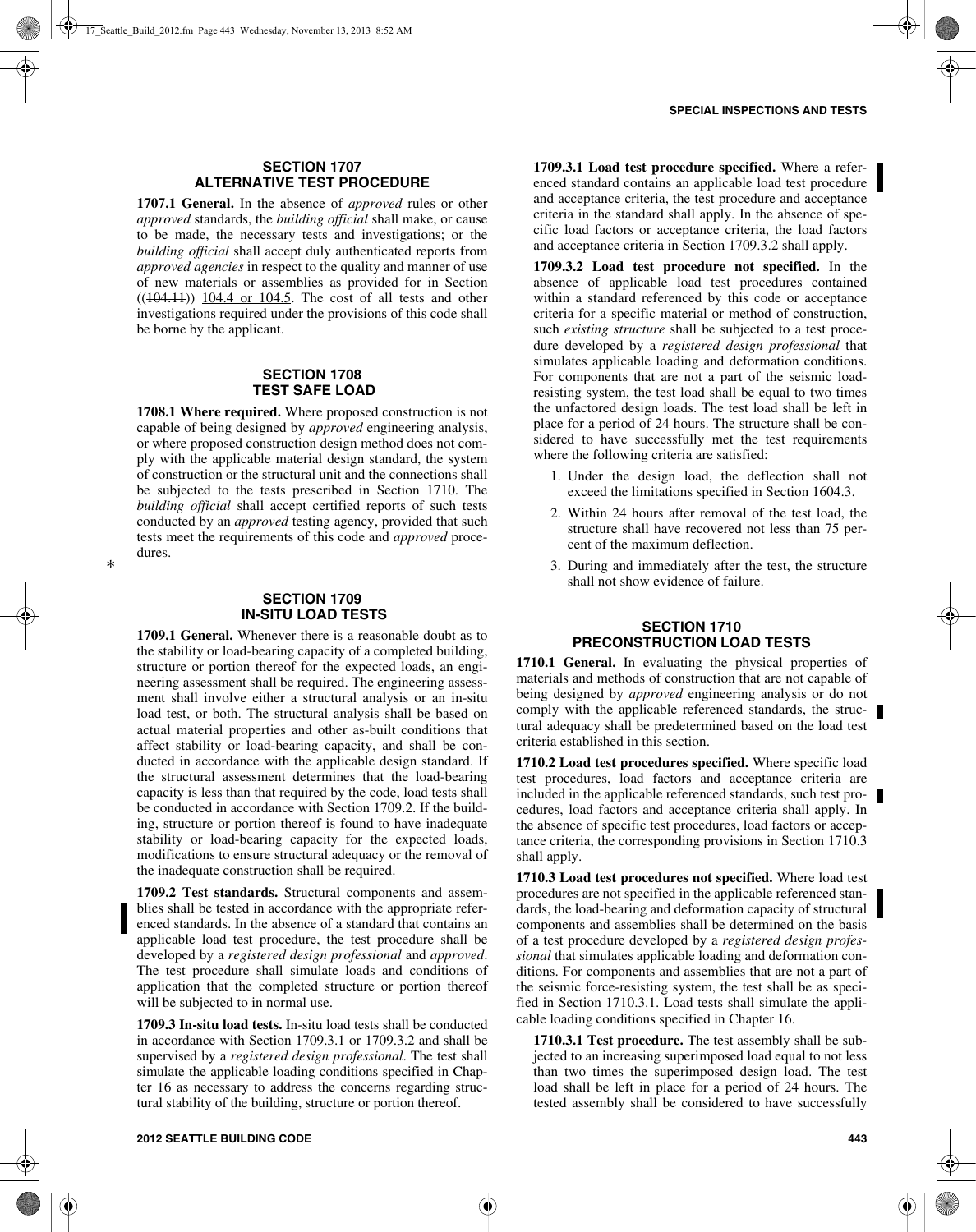met the test requirements if the assembly recovers not less than 75 percent of the maximum deflection within 24 hours after the removal of the test load. The test assembly shall then be reloaded and subjected to an increasing superimposed load until either structural failure occurs or the superimposed load is equal to two and one-half times the load at which the deflection limitations specified in Section 1710.3.2 were reached, or the load is equal to two and one-half times the superimposed design load. In the case of structural components and assemblies for which deflection limitations are not specified in Section 1710.3.2, the test specimen shall be subjected to an increasing superimposed load until structural failure occurs or the load is equal to two and one-half times the desired superimposed design load. The allowable superimposed design load shall be taken as the lesser of:

- 1. The load at the deflection limitation given in Section 1710.3.2.
- 2. The failure load divided by 2.5.
- 3. The maximum load applied divided by 2.5.

**1710.3.2 Deflection.** The deflection of structural members under the design load shall not exceed the limitations in Section 1604.3.

**1710.4 Wall and partition assemblies.** *Load-bearing wall* and partition assemblies shall sustain the test load both with and without window framing. The test load shall include all design load components. Wall and partition assemblies shall be tested both with and without door and window framing.

**1710.5 Exterior window and door assemblies.** The design pressure rating of exterior windows and doors in buildings shall be determined in accordance with Section 1710.5.1 or 1710.5.2.

### **Exceptions:**

- 1. Structural wind load design pressures for window units smaller than the size tested in accordance with Section 1710.5.1 or 1710.5.2 shall be permitted to be higher than the design value of the tested unit provided such higher pressures are determined by accepted engineering analysis. All components of the small unit shall be the same as the tested unit. Where such calculated design pressures are used, they shall be validated by an additional test of the window unit having the highest allowable design pressure.
- **[W]** 2.Custom exterior windows and doors manufactured by small business are exempt from all testing requirements in Section 1710 if they meet the applicable provisions of Chapter 24.

**1710.5.1 Exterior windows and doors.** Exterior windows and sliding doors shall be tested and labeled as conforming to AAMA/WDMA/CSA101/I.S.2/A440. The *label* shall state the name of the manufacturer, the *approved* labeling agency and the product designation as specified in AAMA/ WDMA/CSA101/I.S.2/A440. Exterior sidehinged doors shall be tested and *labeled* as conforming to AAMA/WDMA/CSA101/I.S.2/A440 or comply with Section 1710.5.2. Products tested and labeled as conforming to AAMA/WDMA/CSA 101/I.S.2/A440 shall not be subject to the requirements of Sections 2403.2 and 2403.3.

**1710.5.2 Exterior windows and door assemblies not provided for in Section 1710.5.1.** Exterior window and door assemblies shall be tested in accordance with ASTM E 330. Structural performance of garage doors and rolling doors shall be determined in accordance with either ASTM E 330 or ANSI/DASMA 108, and shall meet the acceptance criteria of ANSI/DASMA 108. Exterior window and door assemblies containing glass shall comply with Section 2403. The design pressure for testing shall be calculated in accordance with Chapter 16. Each assembly shall be tested for 10 seconds at a load equal to 1.5 times the design pressure.

**1710.6 Skylights and sloped glazing.** Unit skylights and tubular daylighting devices (TDDs) shall comply with the requirements of Section 2405. All other skylights and sloped glazing shall comply with the requirements of Chapter 24.

**1710.7 Test specimens.** Test specimens and construction shall be representative of the materials, workmanship and details normally used in practice. The properties of the materials used to construct the test assembly shall be determined on the basis of tests on samples taken from the load assembly or on representative samples of the materials used to construct the load test assembly. Required tests shall be conducted or witnessed by an *approved agency*.

# **SECTION 1711 MATERIAL AND TEST STANDARDS**

**1711.1 Joist hangers.** Testing of joist hangers shall be in accordance with Sections 1711.1.1 through 1711.1.3, as applicable.

**1711.1.1 General.** The vertical load-bearing capacity, torsional moment capacity and deflection characteristics of joist hangers shall be determined in accordance with ASTM D 1761 using lumber having a specific gravity of 0.49 or greater, but not greater than 0.55, as determined in accordance with AF&PA NDS for the joist and headers.

**Exception:** The joist length shall not be required to exceed 24 inches (610 mm).

**1711.1.2 Vertical load capacity for joist hangers.** The vertical load-bearing capacity for the joist hanger shall be determined by testing a minimum of three joist hanger assemblies as specified in ASTM D 1761. If the ultimate vertical load for any one of the tests varies more than 20 percent from the average ultimate vertical load, at least three additional tests shall be conducted. The allowable vertical load-bearing of the joist hanger shall be the lowest value determined from the following:

1. The lowest ultimate vertical load for a single hanger from any test divided by three (where three tests are conducted and each ultimate vertical load does not vary more than 20 percent from the average ultimate vertical load).